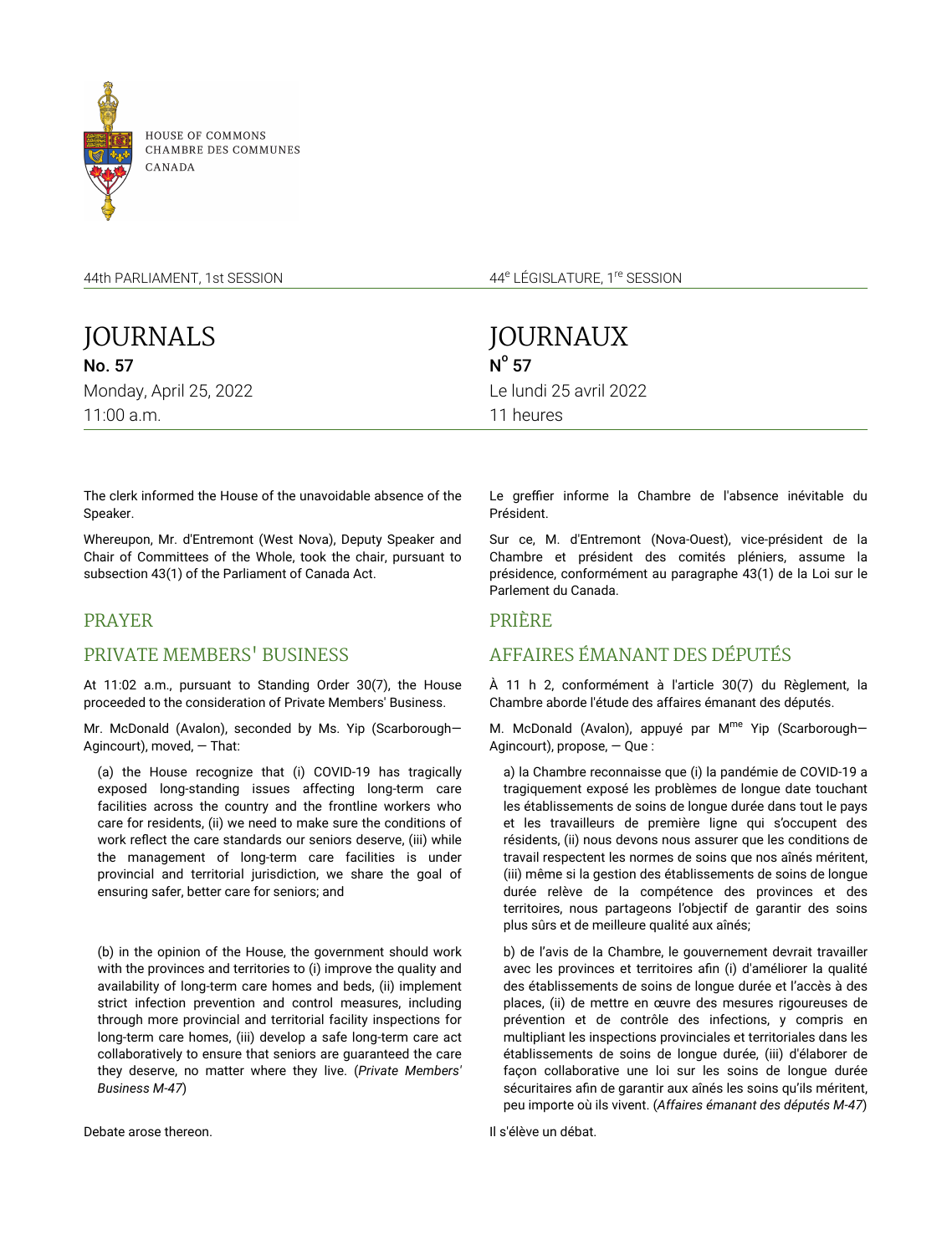Pursuant to Standing Order 93(1), the order was dropped to the bottom of the order of precedence on the Order Paper.

# WAYS AND MEANS

The House resumed consideration of the motion of Ms. Freeland (Minister of Finance), seconded by Mr. Boissonnault (Minister of Tourism and Associate Minister of Finance),  $-$  That this House approve in general the budgetary policy of the government; (*Ways and Means No. 3*)

And of the amendment of Mr. Fast (Abbotsford), seconded by Mr. Chambers (Simcoe North), — That the motion be amended by deleting all the words after the word "That" and substituting the following:

"the House not approve the budgetary policy of the government since it fails to:

(a) rein in spending in order to control inflation;

(b) provide Canadians with tax relief; and

(c) take immediate action to increase housing supply.";

And of the subamendment of Mr. Ste-Marie (Joliette), seconded by Ms. Normandin (Saint-Jean),  $-$  That the amendment be amended by adding the following:

"(d) increase health transfers as unanimously requested by Quebec, the provinces and territories;

(e) increase the old age pension for those aged 65 to 74;

(f) take concrete action against climate change;

(g) offer solutions to the rising cost of living for individuals and their businesses; and

(h) consult and respect the jurisdictions of Quebec, the provinces and territories.".

The debate continued.

# STATEMENTS BY MEMBERS

Pursuant to Standing Order 31, members made statements.

## ORAL QUESTIONS

Pursuant to Standing Order 30(5), the House proceeded to Oral Questions.

# MOTIONS

By unanimous consent, it was resolved, — That the House:

(a) recognize that Guy Lafleur, Officer of the Order of Canada, Knight of the National Order of Quebec, member of the Canadian Sports Hall of Fame and member of the Hockey Hall of Fame was a legendary player for the Montreal Canadiens and the National Hockey League;

(b) recognize that the Quebec Nation and Canadians from across the country are deeply touched by the loss of this gentleman who will have marked his time and touched several generations, through his abilities and as an ambassador of the Montreal Canadiens, of our national sport and of his hometown of Thurso or by his accessible and welcoming personality;

Conformément à l'article 93(1) du Règlement, l'ordre est reporté au bas de l'ordre de priorité au Feuilleton.

## VOIES ET MOYENS

La Chambre reprend l'étude de la motion de M<sup>me</sup> Freeland (ministre des Finances), appuyée par M. Boissonnault (ministre du Tourisme et ministre associé des Finances), — Que la Chambre approuve la politique budgétaire générale du gouvernement; (*Voies et moyens n<sup>o</sup> 3*)

Et de l'amendement de M. Fast (Abbotsford), appuyé par M. Chambers (Simcoe-Nord), — Que la motion soit modifiée par substitution, aux mots suivant le mot « Que », de ce qui suit :

« la Chambre n'approuve pas la politique budgétaire du gouvernement puisqu'elle omet :

a) de freiner les dépenses pour contrôler l'inflation;

b) d'offrir des allégements fiscaux aux Canadiens;

c) de prendre des mesures immédiates pour augmenter l'offre de logements. »;

Et du sous-amendement de M. Ste-Marie (Joliette), appuyé par M<sup>me</sup> Normandin (Saint-Jean), - Que l'amendement soit modifié par adjonction de ce qui suit :

« d) d'augmenter les transferts en santé comme le demandent unanimement le Québec, les provinces et les territoires;

e) de hausser la pension de vieillesse pour les 65 à 74 ans;

f) d'agir concrètement contre les changements climatiques;

g) d'offrir des solutions à la hausse du coût de la vie pour les personnes et pour leurs entreprises;

h) de consulter et respecter les champs de compétences du Québec, des provinces et des territoires. ».

Le débat se poursuit.

# DÉCLARATIONS DE DÉPUTÉS

Conformément à l'article 31 du Règlement, des députés font des déclarations.

## QUESTIONS ORALES

Conformément à l'article 30(5) du Règlement, la Chambre procède à la période de questions orales.

## MOTIONS

Du consentement unanime, il est résolu, — Que la Chambre :

a) reconnaisse que Guy Lafleur, Officier de l'Ordre du Canada, Chevalier de l'Ordre national du Québec, membre du Panthéon des sports canadiens et membre du Temple de la renommée du hockey était un joueur légendaire des Canadiens de Montréal et de la Ligue nationale de hockey;

b) reconnaisse que la nation québécoise et les gens du reste du Canada sont profondément touchés par la perte de ce gentleman qui aura marqué son époque et touché plusieurs générations, tant par ses prouesses sportives qu'en tant qu'ambassadeur des Canadiens de Montréal, de notre sport national et de sa ville natale de Thurso ou par sa personnalité accessible et accueillante;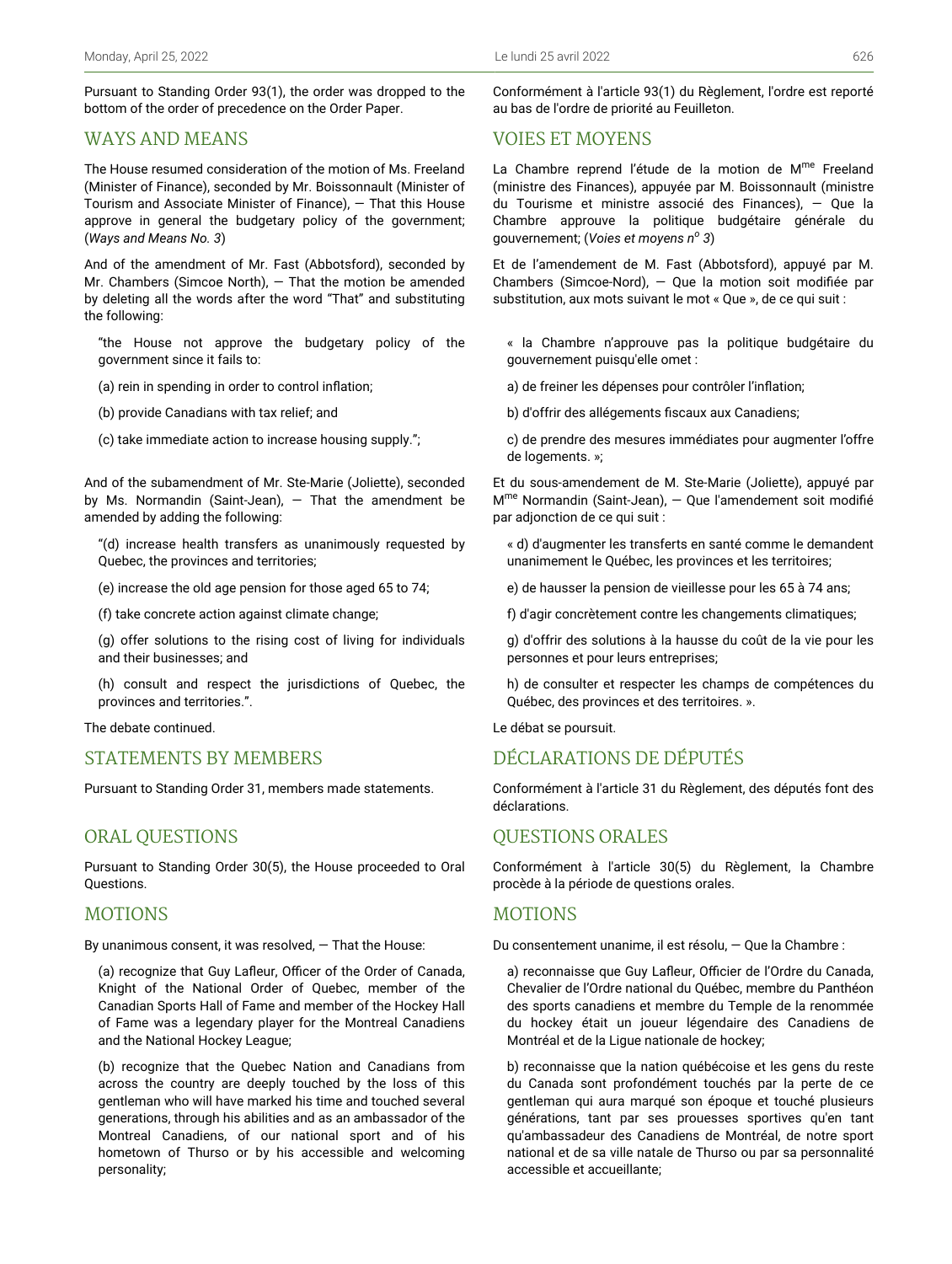(c) celebrate his brilliant career, including 17 seasons with the Montreal Canadiens, the New York Rangers and the Quebec Nordiques, five Stanley Cups, 560 goals, including six consecutive seasons of more than 50 goals and several National Hockey League trophies; and

(d) offer its condolences to his family and loved ones, as well as to the entire family of the Montreal Canadiens.

# DAILY ROUTINE OF BUSINESS

#### Tabling of Documents

Pursuant to Standing Order 32(2), Mr. Lamoureux (Parliamentary Secretary to the Leader of the Government in the House of Commons) laid upon the table, — Government responses, pursuant to Standing Order 36(8), to the following petitions:

— Nos. 441-00201 and 441-00203 concerning health;

— Nos. 441-00202 and 441-00210 concerning civil and human rights;

— Nos. 441-00204 and 441-00211 concerning taxation;

— No. 441-00205 concerning transportation;

— No. 441-00206 concerning social affairs and equality;

— No. 441-00207 concerning infrastructure;

— Nos. 441-00208 and 441-00212 concerning business and trade;

— Nos. 441-00209, 441-00213, 441-00215, 441-00216, 441-00217 and 441-00219 concerning foreign affairs;

— No. 441-00214 concerning public safety;

— No. 441-00218 concerning justice.

### Presenting Reports from Committees

Mr. Carr (Winnipeg South Centre), from the Standing Committee on Public Safety and National Security, presented the third report of the committee, "A Path Forward: Reducing Gun and Gang Violence in Canada". — Sessional Paper No. 8510-441-57.

Pursuant to Standing Order 109, the committee requested that the government table a comprehensive response.

A copy of the relevant Minutes of Proceedings (*Meetings Nos. 3 to 9, 11, 13 to 16 and 18*) was tabled.

Pursuant to Standing Order 109, the committee requested that the government table a comprehensive response.

A copy of the relevant Minutes of Proceedings (*Meetings Nos. 3 to 7, 12 and 13*) was tabled.

c) célèbre sa brillante carrière marquée par 17 saisons avec les Canadiens de Montréal, les Rangers de New York et les Nordiques de Québec, cinq coupes Stanley, 560 buts, dont six saisons consécutives de plus de 50 buts et plusieurs trophées de la Ligue nationale de hockey;

d) offre ses condoléances à sa famille et à ses proches, de même qu'à toute la famille des Canadiens de Montréal.

# AFFAIRES COURANTES ORDINAIRES

#### Dépôt de documents

Conformément à l'article 32(2) du Règlement, M. Lamoureux (secrétaire parlementaire du leader du gouvernement à la Chambre des communes) dépose sur le bureau, — Réponses du gouvernement, conformément à l'article 36(8) du Règlement, aux pétitions suivantes :

 $-$  n<sup>os</sup> 441-00201 et 441-00203 au sujet de la santé;

 $-$  n<sup>os</sup> 441-00202 et 441-00210 au sujet des droits de la personne;

 $-$  n<sup>os</sup> 441-00204 et 441-00211 au sujet de la fiscalité;

 $-$  n $^{\circ}$  441-00205 au sujet du transport;

 $-$  nº 441-00206 au sujet des affaires sociales et d'égalité;

– nº 441-00207 au sujet de l'infrastructure;

 $-$  n<sup>os</sup> 441-00208 et 441-00212 au sujet des affaires et du commerce;

 $-$  n<sup>os</sup> 441-00209, 441-00213, 441-00215, 441-00216, 441-00217 et 441-00219 au sujet des affaires étrangères;

– nº 441-00214 au sujet de la sécurité publique;

 $-$  n $^{\circ}$  441-00218 au sujet de la justice.

#### Présentation de rapports de comités

M. Carr (Winnipeg-Centre-Sud), du Comité permanent de la sécurité publique et nationale, présente le troisième rapport du Comité, « La voie à suivre pour réduire la violence liée aux armes à feu et aux gangs au Canada ». — Document parlementaire n o 8510-441-57.

Conformément à l'article 109 du Règlement, le Comité demande au gouvernement de déposer une réponse globale.

Un exemplaire des procès-verbaux pertinents (*réunions nos 3 à 9, 11, 13 à 16 et 18*) est déposé.

M. Garneau (Notre-Dame-de-Grâce—Westmount), du Comité permanent des affaires autochtones et du Nord, présente le deuxième rapport du Comité, « Obstacles au développement économique dans les communautés autochtones ». — Document parlementaire nº 8510-441-58.

Conformément à l'article 109 du Règlement, le Comité demande au gouvernement de déposer une réponse globale.

Un exemplaire des procès-verbaux pertinents (*réunions nos 3 à 7, 12 et 13*) est déposé.

Mr. Garneau (Notre-Dame-de-Grâce—Westmount), from the Standing Committee on Indigenous and Northern Affairs, presented the second report of the committee, "Barriers to Economic Development in Indigenous Communities". — Sessional Paper No. 8510-441-58.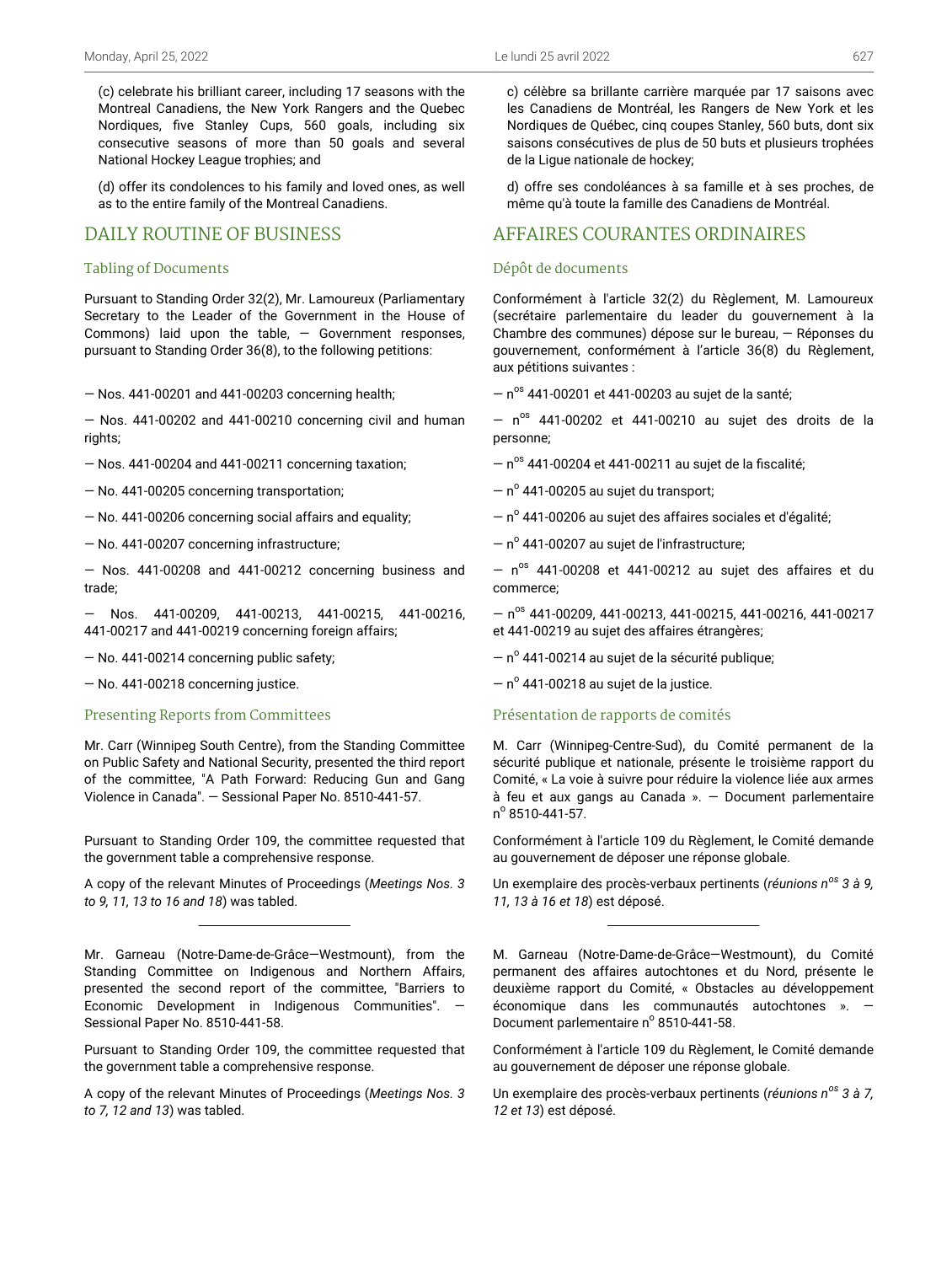#### Introduction of Private Members' Bills

Pursuant to Standing Orders 68(2) and 69(1), on motion of Mr. Doherty (Cariboo—Prince George), seconded by Mr. Barlow (Foothills), Bill C-269, An Act to amend the Telecommunications Act (suicide prevention), was introduced, read the first time, ordered to be printed and ordered for a second reading at the next sitting of the House.

### Presenting Petitions

Pursuant to Standing Order 36, petitions certified by the Clerk of Petitions were presented as follows:

— by Mr. Kmiec (Calgary Shepard), one concerning health (No. 441-00395);

— by Ms. Blaney (North Island—Powell River), one concerning fisheries (No. 441-00396) and one concerning veterans' affairs (No. 441-00397);

— by Ms. May (Saanich—Gulf Islands), one concerning the environment (No. 441-00398);

— by Mr. Johns (Courtenay—Alberni), one concerning taxation (No. 441-00399);

— by Mr. Patzer (Cypress Hills—Grasslands), one concerning justice (No. 441-00400);

— by Mr. Genuis (Sherwood Park—Fort Saskatchewan), one concerning justice (No. 441-00401);

— by Mr. Viersen (Peace River—Westlock), one concerning civil and human rights (No. 441-00402).

#### Questions on the Order Paper

Mr. Lamoureux (Parliamentary Secretary to the Leader of the Government in the House of Commons) presented the answers to questions Q-357, Q-361 to Q-365, Q-367, Q-370, Q-371, Q-374, Q-375, Q-378, Q-381, Q-382, Q-385 and Q-393 on the Order Paper.

Pursuant to Standing Order 39(7), Mr. Lamoureux (Parliamentary Secretary to the Leader of the Government in the House of Commons) presented the returns to the following questions made into orders for return:

Q-358 — Ms. Chabot (Thérèse-De Blainville) — With regard to the latest reclassification of the Living Cost Differential for Cap-aux-Meules for federal public servants, which is part of the Isolated Posts and Government Housing Directive: what are the details of the latest review process conducted by Statistics Canada, including the (i) raw statistical data used in the calculation, (ii) results used in the calculation, (iii) emails exchanged by the Statistics Canada officials responsible for these calculations, (iv) data analysis papers with the results? — Sessional Paper No. 8555-441-358.

#### Dépôt de projets de loi émanant des députés

Conformément aux articles 68(2) et 69(1) du Règlement, sur motion de M. Doherty (Cariboo—Prince George), appuyé par M. Barlow (Foothills), le projet de loi C-269, Loi modifiant la Loi sur les télécommunications (prévention du suicide), est déposé, lu une première fois, l'impression en est ordonnée et la deuxième lecture en est fixée à la prochaine séance de la Chambre.

#### Présentation de pétitions

Conformément à l'article 36 du Règlement, des pétitions certifiées par le greffier des pétitions sont présentées :

— par M. Kmiec (Calgary Shepard), une au sujet de la santé (n<sup>o</sup> 441-00395);

— par M me Blaney (North Island—Powell River), une au sujet des pêches (nº 441-00396) et une au sujet des anciens combattants (n<sup>o</sup> 441-00397);

— par M me May (Saanich—Gulf Islands), une au sujet de l'environnement (nº 441-00398);

— par M. Johns (Courtenay—Alberni), une au sujet de la fiscalité (n<sup>o</sup> 441-00399);

— par M. Patzer (Cypress Hills—Grasslands), une au sujet de la justice (n<sup>º</sup> 441-00400);

— par M. Genuis (Sherwood Park—Fort Saskatchewan), une au sujet de la justice (nº 441-00401);

— par M. Viersen (Peace River—Westlock), une au sujet des droits de la personne (nº 441-00402).

#### Questions inscrites au Feuilleton

M. Lamoureux (secrétaire parlementaire du leader du gouvernement à la Chambre des communes) présente les réponses aux questions Q-357, Q-361 à Q-365, Q-367, Q-370, Q-371, Q-374, Q-375, Q-378, Q-381, Q-382, Q-385 et Q-393 inscrites au Feuilleton.

Conformément à l'article 39(7) du Règlement, M. Lamoureux (secrétaire parlementaire du leader du gouvernement à la Chambre des communes) présente les réponses aux questions suivantes, transformées en ordres de dépôt de documents :

Q-358 - M<sup>me</sup> Chabot (Thérèse-De Blainville) - En ce qui concerne la plus récente reclassification de l'Indemnité de vie chère pour Cap-aux-Meules pour les fonctionnaires fédéraux, faisant partie intégrante de la Directive sur les postes isolés et les logements de l'État : quels sont les détails du plus récent processus de révision effectué par Statistique Canada, y compris les (i) données statistiques brutes ayant servi au calcul, (ii) résultats ayant servis au calcul, (iii) courriels échangés entre les fonctionnaires de Statistique Canada responsables de ces calculs, (iv) documents d'analyse de données avec les résultats? — Document parlementaire n<sup>o</sup> 8555-441-358.

Q-359 - M<sup>me</sup> Chabot (Thérèse-De Blainville) - En ce qui concerne les consultations menées par Emploi et Développement social Canada à propos du Plan d'action pour l'inclusion des personnes en situation de handicap qui se sont

Q-359 — Ms. Chabot (Thérèse-De Blainville) — With regard to the consultations that Employment and Social Development Canada held on the Disability Inclusion Action Plan from June 4, 2021, to September 30, 2021: (a) what are the details of the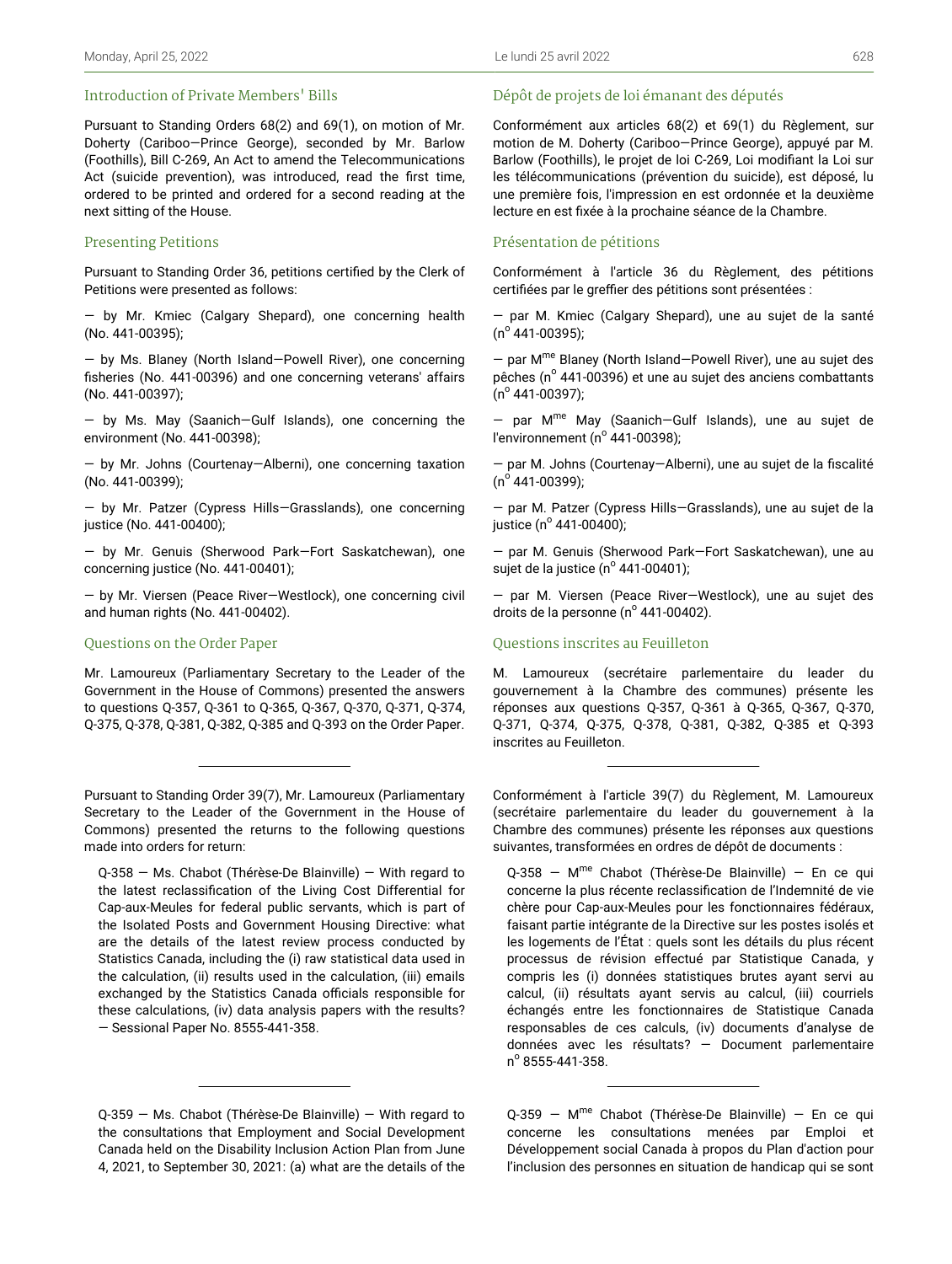consultation process, including the (i) number of participants, (ii) selection process for participants, (iii) complete schedule of the consultations, (iv) department's briefing notes for each of these meetings; and (b) what are the details of the findings and analyses on the themes of (i) financial security, (ii) employment, (iii) disability-inclusive spaces, (iv) a modern approach to disability? — Sessional Paper No. 8555-441-359.

Q-360 — Ms. Chabot (Thérèse-De Blainville) — With regard to the special COVID-19 benefits for self-employed workers, as of January 31, 2021: (a) for the Canada Emergency Response Benefit (CERB), the Canada Recovery Benefit (CRB), the Canada Recovery Sickness Benefit (CRSB) and the Canada Recovery Caregiving Benefit (CRCB), what is, for each benefit, the (i) total amount granted in dollars, (ii) number of workers that used the benefit, (iii) average length of the benefit, in weeks, broken down by gender and by province; and (b) what is the (i) number of workers who used CERB and/or CRB, CRB and/or CRSB, CRSB and/or CRCB, (ii) average length of the combined benefits, in weeks, (iii) number of workers who used combined benefits, broken down by gender and by province? — Sessional Paper No. 8555-441-360.

Q-366 — Mr. Patzer (Cypress Hills—Grasslands) — With regard to the Emergency Measures Regulations: (a) what public assemblies were considered to be breaches of the peace, under section 2, and what was the extent of the areas, under section 4, where travel was prohibited; (b) were any foreign nationals exempted by the Minister of Citizenship and Immigration or the Minister of Public Safety and the Minister of Emergency Preparedness, under paragraph 3(2)(f), from the prohibition on entering Canada with an intent to participate in or facilitate an unlawful assembly and, if so, who and what assembly were they participating in or facilitating; (c) were any persons granted permission by the Minister of Public Safety and the Minister of Emergency Preparedness, under paragraph 4(3)(a), to (i) travel to or within an area where an unlawful assembly was taking place, (ii) cause a minor to travel to or within 500 metres of an area where an unlawful assembly was taking place, and, if so, who, broken down by (i) and (ii); (d) were any places designated by the Minister of Public Safety and the Minister of Emergency Preparedness as protected places, under paragraph 6(f), and, if so, (i) what or where were they, (ii) what were the dates the designation was effective, (iii) how were they secured; (e) were any goods and services requested by the Minister of Public Safety and the Minister of Emergency Preparedness or the Commissioner of the Royal Canadian Mounted Police, under section 7, and, if so, to whom were the requests directed and, with respect to each request, what goods or services were requested; (f) what are the details of all compensation paid under subsection 9(1); (g) what are the details of all claims for compensation made under subsection (2) and Part V of the Emergencies Act; tenues du 4 juin 2021 au 30 septembre 2021 : a) quels sont les détails du processus de ces consultations, y compris (i) le nombre de participants, (ii) le processus de sélection des participants, (iii) l'horaire complet des consultations, (iv) les notes d'information du ministère pour chacune des rencontres; b) quels sont les détails des résultats et des analyses sur la thématique (i) de la sécurité financière, (ii) de l'emploi, (iii) des espaces inclusifs, (iv) de l'approche moderne du handicap?  $-$  Document parlementaire n° 8555-441-359.

Q-360 - M<sup>me</sup> Chabot (Thérèse-De Blainville) - En ce qui concerne les prestations spéciales liées à la COVID-19 pour les travailleurs autonomes en date du 31 janvier 2021 : a) pour la Prestation canadienne d'urgence (PCU), la Prestation canadienne de relance économique (PCRE), la Prestation canadienne de maladie de relance économique (PCMRE) et la Prestation canadienne de relance économique pour proche aidant (PCREPA), quel est, pour chaque prestation (i) le montant total accordé en dollars, (ii) le nombre de travailleurs qui s'en sont prévalus, (iii) la durée moyenne des prestations en nombre de semaines, ventilés par sexe et par province; b) quel est (i) le nombre de travailleurs qui se sont prévalus de la PCU et/ou de la PCRE, de la PCRE et/ou de la PCMRE, de la PCMRE et/ou de la PCREPA, (ii) la durée moyenne des prestations combinées en nombre de semaines, (iii) le nombre de travailleurs qui se sont prévalus de prestations combinées, ventilé par sexe et par province? — Document parlementaire n o 8555-441-360.

Q-366 — M. Patzer (Cypress Hills—Grasslands) — En ce qui concerne le Règlement sur les mesures d'urgence : a) quels rassemblements étaient considérés comme des atteintes à la paix, en vertu de l'article 2, et quelle était l'étendue des zones, en vertu de l'article 4, où les déplacements sont interdits; b) des étrangers ont-ils été exemptés par le ministre de la Citoyenneté et de l'Immigration ou le ministre de la Sécurité publique et le ministre de la Protection civile, en vertu de l'alinéa 3(2)f), de l'interdiction d'entrer au Canada dans l'intention de participer à un rassemblement illégal ou de le faciliter et, le cas échéant, qui et à quel rassemblement ont-ils participé ou quel rassemblement ont-ils facilité; c) le ministre de la Sécurité publique et le ministre de la Protection civile ont-ils autorisé des personnes, en vertu de l'alinéa 4(3)a), à (i) se rendre dans une zone où un rassemblement illégal avait lieu ou à circuler à l'intérieur de celle-ci, (ii) faire en sorte qu'un mineur se rende dans une zone où un rassemblement illégal avait lieu ou à moins de 500 mètres de celle-ci, et, le cas échéant, qui, ventilé par (i) et (ii); d) le ministre de la Sécurité publique et le ministre de la Protection civile ont-ils désigné des lieux comme étant des lieux protégés en vertu de l'alinéa 6f) et, le cas échéant, (i) quels étaient ces lieux et où étaientils, (ii) quelles étaient les dates de prise d'effet de la désignation, (iii) comment étaient-ils protégés; e) des biens et services ont-ils été demandés par le ministre de la Sécurité publique et le ministre de la Protection civile ou le commissaire de la Gendarmerie royale du Canada, en vertu de l'article 7, et, le cas échéant, à qui les demandes ont-elles été adressées et, pour chaque demande, quels biens ou services ont été demandés; f) quels sont les détails des indemnisations versées en vertu du paragraphe 9(1); g) quels sont les détails de toutes les demandes d'indemnisation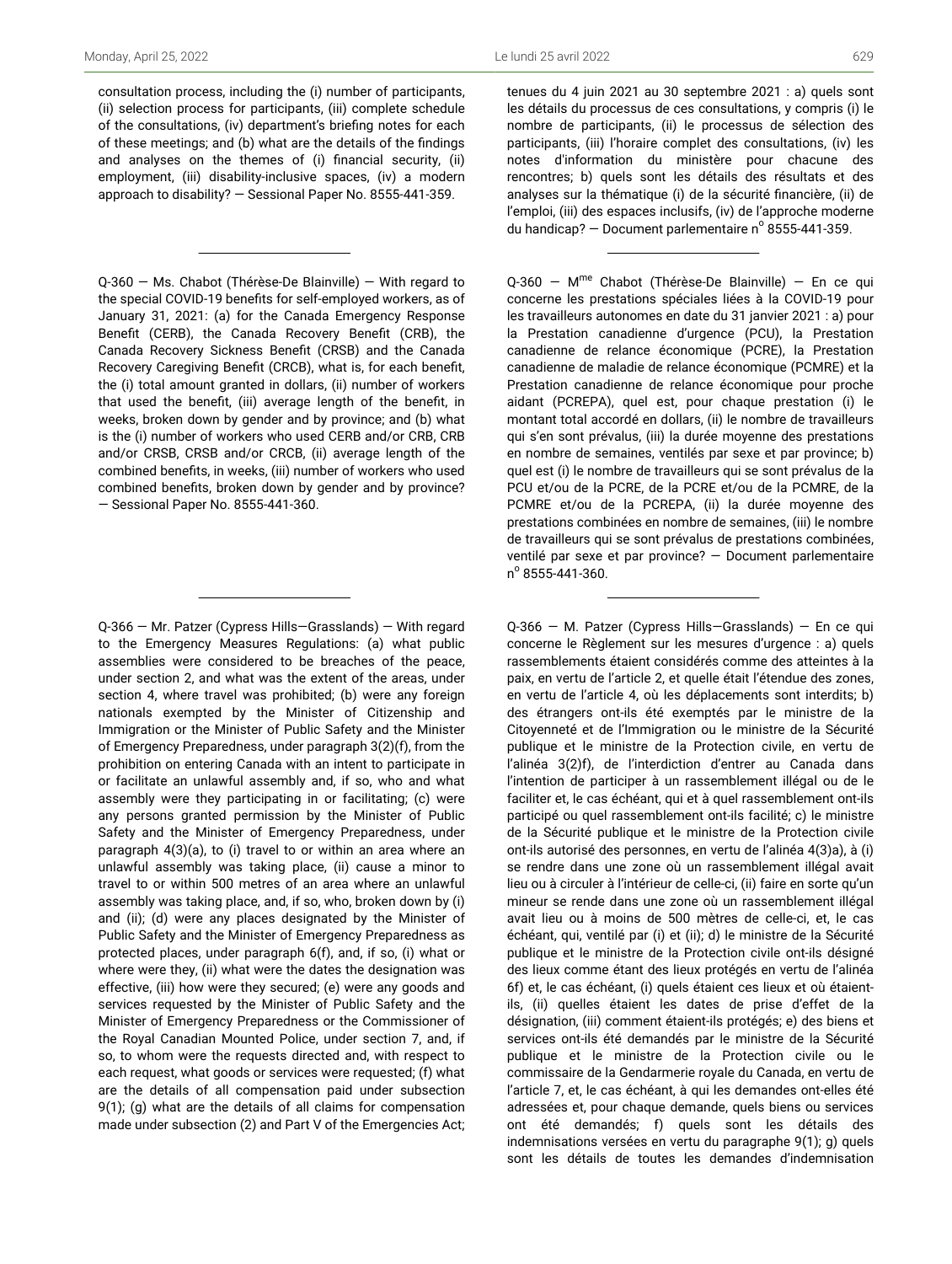and (h) were any charges laid in relation to breaches of the regulations and, if so, who was charged and for what offences? — Sessional Paper No. 8555-441-366.

Q-368 — Mr. Carrie (Oshawa) — With regard to the government's requirements as a signatory to the United Nations International Covenant on Civil and Political Rights (ICCPR) and the government's Emergency Economic Measures Order SOR/2022-20 : (a) did the government adhere to the section of the ICCPR which states that "Any State Party to the present Covenant availing itself of the right of derogation shall immediately inform the other States Parties to the present Covenant, through the intermediary of the Secretary-General of the United Nations"; (b) if the answer to (a) is affirmative, what are the details including (i) the date, (ii) who was notified, (iii) who provided the notification, (iv) how was the notification provided; and (c) if the answer to (a) is negative, why was notification not provided? — Sessional Paper No. 8555-441-368.

Q-369 — Mr. Muys (Flamborough—Glanbrook) — With regard to the official position of the government of Canada, stated in budget 2021 "A Recovery Plan For Jobs, Growth and Resilience", that since 2015, the federal government and federal agencies have made \$6.1 billion available for universal broadband: how much of the \$6.1 billion has been allocated to projects that improved broadband for Canadians living in the areas with postal codes beginning and ending in (i) L0R 1A0, (ii) L0R 1C0, (iii) L0R 1H0, (iv) L0R 1J0, (v) L0R 1K0, (vi) L0R 1P0, (vii) L0R 1R0, (viii) L0R 1T0, (ix) L0R 1V0, (x) L0R 1W0, (xi) L0R 1X0, (xii) L0R 1Z0, (xiii) L0R 2B0, (xiv) L8J, (xv) L9G, (xvi) L9H, (xvii) N0B 1L0, (xviii) N0B 2J0, (xix) N1R 8B2? — Sessional Paper No. 8555-441-369.

 $Q-372$  – Mr. Lobb (Huron-Bruce) – With regard to the government's response to the Log4J software vulnerability made public in December of 2021, and broken down by department, agency and Crown corporation: (a) which departments, agencies, and Crown corporations took their web services off-line in response to the vulnerability and which specific web services were taken off-line; (b) for how many days were each of the web services off-line; (c) which web services still remain off-line and what is the expected date when each service will be restored online; (d) what specific measures have been taken to date to neutralize the threat of Log4J; and (e) for each service that was off-line, where were users redirected to in order to access the services? — Sessional Paper No. 8555-441-372.

Q-373 — Mr. Brassard (Barrie—Innisfil) — With regard to the confirmation of the declaration of emergency pursuant to the Emergencies Act: did the Prime Minister consider the recorded division in the House of Commons on February 21,

soumises en vertu du paragraphe 9(2) et de la partie V de la Loi sur les mesures d'urgence; h) des accusations ont-elles été portées en rapport avec des infractions au règlement et, le cas échéant, qui a été accusé et pour quelles infractions? — Document parlementaire nº 8555-441-366.

Q-368 — M. Carrie (Oshawa) — En ce qui concerne les exigences du gouvernement en tant que signataire du Pacte international relatif aux droits civils et politiques (PIDCP) des Nations Unies et le Décret sur les mesures économiques d'urgence DORS/2022-20 du gouvernement : a) le gouvernement s'est-il conformé au paragraphe du PIDCP, qui stipule que « les États parties au Pacte qui usent du droit de dérogation doivent, par l'entremise du Secrétaire général de l'Organisation des Nations Unies, le signaler aussitôt aux autres États parties »; b) si la réponse en a) est affirmative, quels sont les détails, y compris (i) la date, (ii) les parties avisées, (iii) l'auteur de la communication, (iv) le mode de communication employé; c) si la réponse en a) est négative, pourquoi n'a-t-on pas envoyé de communication à cet égard?  $-$  Document parlementaire n° 8555-441-368.

Q-369 — M. Muys (Flamborough—Glanbrook) — En ce qui concerne la position officielle du gouvernement du Canada, énoncée dans le budget de 2021 « Une relance axée sur les emplois, la croissance et la résilience », selon laquelle depuis 2015, le gouvernement fédéral et les organismes fédéraux ont accordé 6,1 milliards de dollars pour la large bande universelle : quelle part du montant de 6,1 milliards de dollars a été allouée à des projets qui ont amélioré l'accès aux services à large bande dans les régions au Canada dont le code postal commence et se termine par (i) L0R 1A0, (ii) L0R 1C0, (iii) L0R 1H0, (iv) L0R 1J0, (v) L0R 1K0, (vi) L0R 1P0, (vii) L0R 1R0, (viii) L0R 1T0, (ix) L0R 1V0, (x) L0R 1W0, (xi) L0R 1X0, (xii) L0R 1Z0, (xiii) L0R 2B0, (xiv) L8J, (xv) L9G, (xvi) L9H, (xvii) N0B 1L0, (xviii) N0B 2J0, (xix) N1R 8B2? — Document parlementaire nº 8555-441-369.

Q-372 — M. Lobb (Huron—Bruce) — En ce qui concerne les mesures prises par le gouvernement en réaction à la vulnérabilité du logiciel Log4J rendue publique en décembre 2021, ventilées par ministère, organisme et société d'État : a) quels ministères, organismes et sociétés d'État ont désactivé leurs services Web en réaction à cette vulnérabilité et quels sont précisément les services Web qui ont été désactivés; b) pendant combien de jours chacun des services Web est-il resté hors service; c) quels sont les services Web qui sont toujours désactivés et quelle est la date prévue du rétablissement de chaque service en ligne; d) à ce jour, quelles ont été précisément les mesures prises pour neutraliser la menace posée par Log4J; e) pour chaque service qui était désactivé, vers quelles ressources a-t-on redirigé les utilisateurs afin qu'ils aient accès aux services? — Document parlementaire nº 8555-441-372.

Q-373 — M. Brassard (Barrie—Innisfil) — En ce qui concerne la ratification de la déclaration de l'état d'urgence proclamé en vertu de la Loi sur les mesures d'urgence : le premier ministre considérait-il que le vote par appel nominal tenu à la Chambre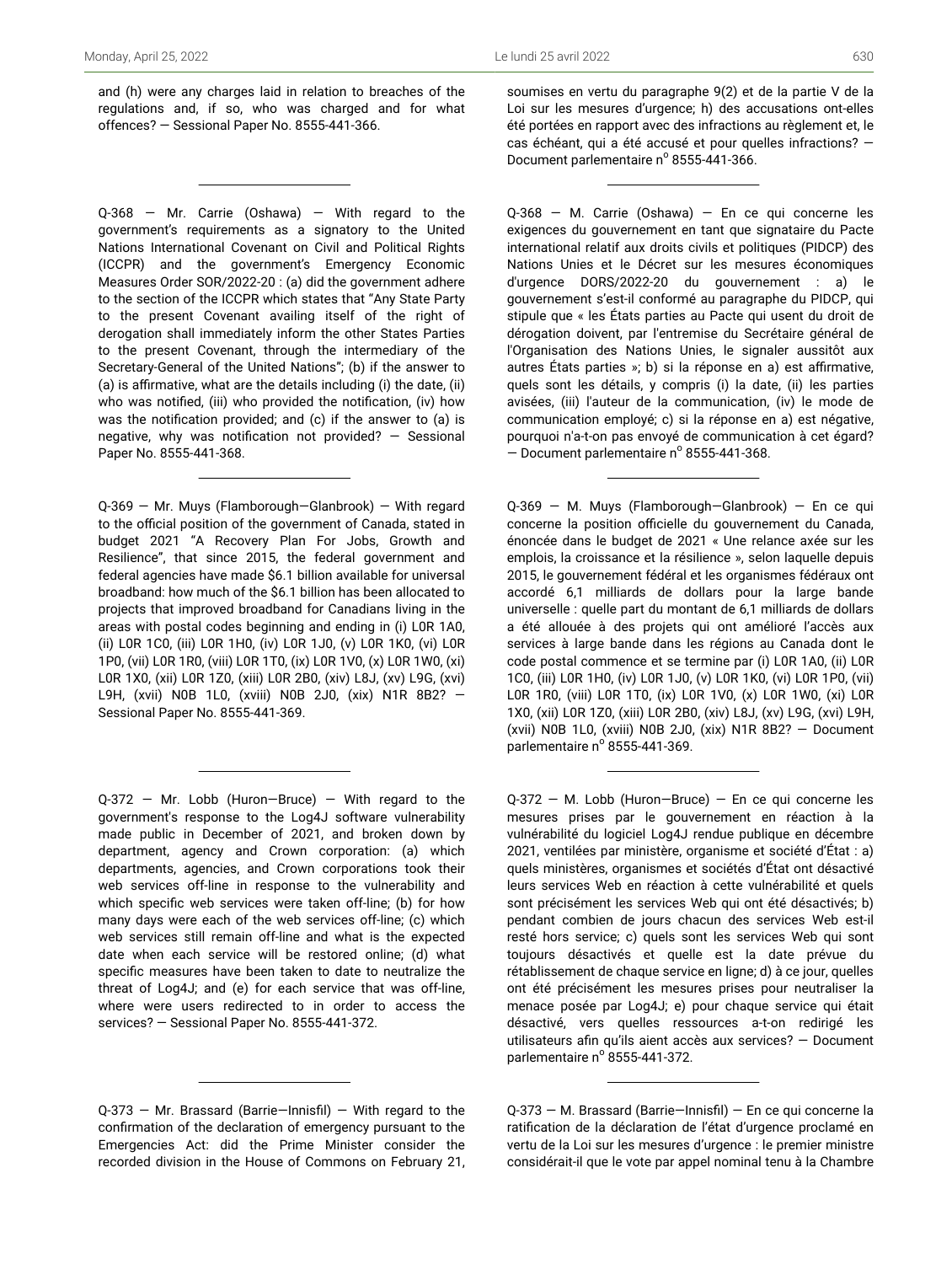2022, to confirm the declaration of a public order emergency proclaimed on February 14, 2022, to be a matter of confidence? — Sessional Paper No. 8555-441-373.

Q-376 — Mr. McCauley (Edmonton West) — With regard to the distribution of rapid tests for COVID-19 to the provinces and territories: (a) how many rapid tests were distributed to each province or territory, broken down by month since March 2020; (b) what is the total number of rapid tests distributed; (c) what is the breakdown of the number of rapid tests distributed that were (i) manufactured in Canada, (ii) imported from outside of Canada; and (d) of the imported rapid tests, what is the breakdown of the number of tests by country of origin? — Sessional Paper No. 8555-441-376.

 $Q-377$  – Mr. Poilievre (Carleton) – With regard to the carbon tax fuel charge: (a) how much has the federal government collected in revenues from the carbon tax fuel charge; and (b) how much has it paid out to households in rebates for that same carbon tax fuel charge since it first came into effect? -Sessional Paper No. 8555-441-377.

Q-379 — Mr. Warkentin (Grande Prairie—Mackenzie) — With regard to the designation of protected places in downtown Ottawa in February 2022, provisioned under the Emergency Measures Regulations: broken down by start and end date, which paragraph of section 6 of the Emergency Measures Regulations was used to designate as a protected place the (i) block bounded by Wellington, Bay, Sparks, Albert and Commissioner streets and Bronson Avenue (including the Garden of the Provinces and Territories and Bronson Park), (ii) block bounded by Wellington, Sparks and Bay streets and Lyon Street North, (iii) block bounded by Wellington, Kent and Sparks streets and Lyon Street North, (iv) block bounded by Wellington, Bank, Sparks and Kent streets, (v) block bounded by Wellington, O'Connor, Sparks and Bank streets, (vi) block bounded by Wellington, Metcalfe, Sparks and O'Connor streets, (vii) block bounded by Wellington, Sparks and Metcalfe streets and the southbound lanes of Elgin Street, (viii) block bounded by Wellington Street, the northbound lanes of Elgin Street and the southbound lanes of Elgin Street (including the National War Memorial), (ix) block bounded by Elgin and Albert streets, the Rideau Canal and Mackenzie King Bridge (including the National Arts Centre), (x) block bounded by Sparks, Bay and Queen streets and Bronson Avenue, (xi) block bounded by Sparks, Queen and Bay streets and Lyon Street North, (xii) block bounded by Sparks, Kent and Queen streets and Lyon Street North, (xiii) block bounded by Sparks, Bank, Queen and Kent streets, (xiv) block bounded by Sparks, O'Connor, Queen and Bank streets, (xv) block bounded by Sparks, Metcalfe, Queen and O'Connor streets, (xvi) block bounded by Sparks, Elgin, Queen and Metcalfe streets, (xvii) block bounded by Queen, Bay and Albert streets and Bronson Avenue, (xviii) block bounded by Queen, Albert and Bay streets and Lyon Street North, (xix) block bounded by Queen, Kent and Albert streets and Lyon Street North, (xx) block bounded by Queen, Bank, Albert and Kent streets, (xxi) block bounded by des communes le 21 février 2022 pour entériner la déclaration d'état d'urgence proclamée le 14 février 2022 était une question de confiance? — Document parlementaire  $n^{\circ}$  8555-441-373.

Q-376 — M. McCauley (Edmonton-Ouest) — En ce qui concerne la distribution de tests rapides de dépistage de la COVID-19 aux provinces et aux territoires : a) combien de tests rapides ont été distribués à chaque province et territoire, ventilés par mois depuis mars 2020; b) quel est le nombre total de tests rapides distribués; c) quelle est la ventilation du nombre de tests rapides distribués selon qu'ils ont été (i) fabriqués au Canada, (ii) importés de l'étranger; d) quelle est la ventilation du nombre de tests rapides importés par pays d'origine? – Document parlementaire n° 8555-441-376.

Q-377 — M. Poilievre (Carleton) — En ce qui concerne la redevance sur les combustibles prévue par la taxe sur le carbone : a) combien le gouvernement fédéral a-t-il perçu en recettes provenant de la redevance sur le carbone appliquée aux combustibles fossiles; b) à combien s'élèvent les remises accordées aux ménages au titre de cette même redevance sur les combustibles, depuis son entrée en vigueur? — Document parlementaire nº 8555-441-377.

Q-379 — M. Warkentin (Grande Prairie—Mackenzie) — En ce qui concerne la désignation de lieux protégés au centre-ville d'Ottawa en février 2022, aux termes du Règlement sur les mesures d'urgences : ventilé par date de début et de fin, quel alinéa de l'article 6 du Règlement sur les mesures d'urgences a été invoqué pour désigner à titre de lieu protégé (i) l'îlot urbain délimité par les rues Wellington, Bay, Sparks, Albert et Commissioner, et par l'avenue Bronson (y compris le Jardin des provinces et territoires et le parc Bronson), (ii) l'îlot urbain délimité par les rues Wellington, Sparks, Bay et Lyon Nord, (iii) l'îlot urbain délimité par les rues Wellington, Kent, Sparks et Lyon Nord, (iv) l'îlot urbain délimité par les rues Wellington, Bank, Sparks et Kent, (v) l'îlot urbain délimité par les rues Wellington, O'Connor, Sparks et Bank, (vi) l'îlot urbain délimité par les rues Wellington, Metcalfe, Sparks et O'Connor, (vii) l'îlot urbain délimité par les rues Wellington, Sparks et Metcalfe ainsi que par les voies en direction sud de la rue Elgin, (viii) l'îlot urbain délimité par la rue Wellington, les voies en direction nord de la rue Elgin et les voies en direction sud de la rue Elgin (y compris le Monument commémoratif de guerre du Canada), (ix) l'îlot urbain délimité par les rues Elgin et Albert, le canal Rideau et le pont Mackenzie-King (y compris le Centre national des Arts), (x) l'îlot urbain délimité par les rues Sparks, Bay et Queen ainsi que par l'avenue Bronson, (xi) l'îlot urbain délimité par les rues Sparks, Queen, Bay et Lyon Nord, (xii) l'îlot urbain délimité par les rues Sparks, Kent, Queen et Lyon Nord, (xiii) l'îlot urbain délimité par les rues Sparks, Bank, Queen et Kent, (xiv) l'îlot urbain délimité par les rues Sparks, O'Connor, Queen et Bank, (xv) l'îlot urbain délimité par les rues Sparks, Metcalfe, Queen et O'Connor, (xvi) l'îlot urbain délimité par les rues Sparks, Elgin, Queen et Metcalfe, (xvii) l'îlot urbain délimité par les rues Queen, Bay et Albert ainsi que par l'avenue Bronson, (xviii) l'îlot urbain délimité par les rues Queen, Albert, Bay et Lyon Nord, (xix) l'îlot urbain délimité par les rues Queen, Kent, Albert et Lyon Nord, (xx) l'îlot urbain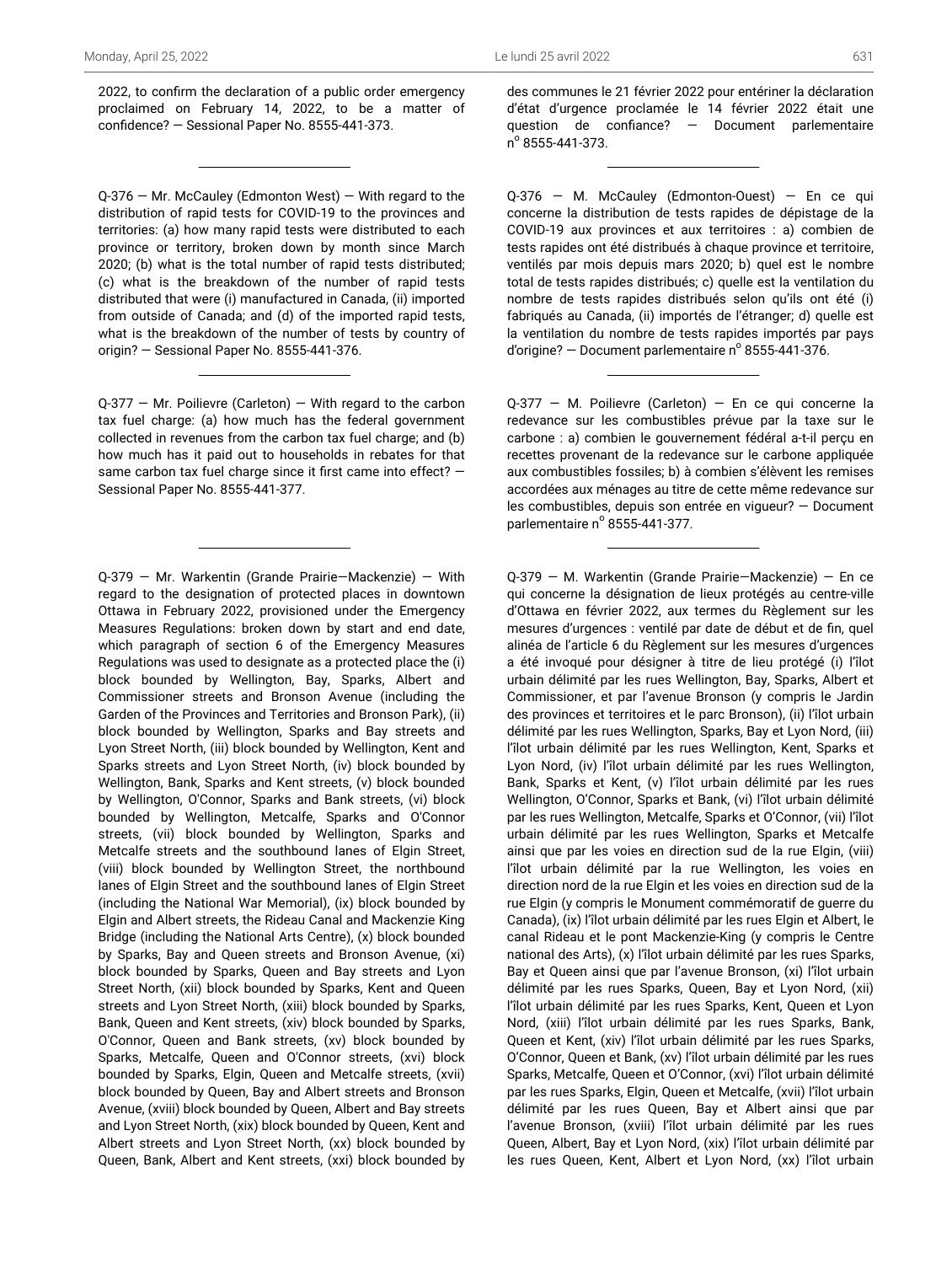Queen, O'Connor, Albert and Bank streets, (xxii) block bounded by Queen, Metcalfe, Albert and O'Connor streets, (xxiii) block bounded by Queen, Elgin, Albert and Metcalfe streets, (xxiv) block bounded by Albert, Bay and Slater streets and Bronson Avenue, (xxv) block bounded by Albert, Slater and Bay streets and Lyon Street North, (xxvi) block bounded by Albert, Kent and Slater streets and Lyon Street North, (xxvii) block bounded by Albert, Bank, Slater and Kent streets, (xxviii) block bounded by Albert, O'Connor, Slater and Bank streets, (xxix) block bounded by Albert, Metcalfe, Slater and O'Connor streets, (xxx) block bounded by Albert, Elgin, Slater and Metcalfe streets, (xxxi) block bounded by Albert and Slater streets and the northbound lanes of Elgin Street, (xxxii) block bounded by Slater and Bay streets, Laurier Avenue West and Bronson Avenue, (xxxiii) block bounded by Slater and Bay streets, Lyon Street North and Laurier Avenue West, (xxxiv) block bounded by Slater and Kent streets, Laurier Avenue West and Lyon Street North, (xxxv) block bounded by Slater, Bank and Kent streets and Laurier Avenue West, (xxxvi) block bounded by Slater, O'Connor and Bank streets and Laurier Avenue West, (xxxvii) block bounded by Slater, Metcalfe and O'Connor streets and Laurier Avenue West, (xxxviii) block bounded by Slater, Elgin and Metcalfe streets and Laurier Avenue West, (xxxix) block bounded by Slater and Elgin streets, Mackenzie King Bridge, the Rideau Canal and Laurier Avenue West (including Confederation Park), (xl) block bounded by Laurier Avenue West, Percy and Gloucester streets and Bronson Avenue, (xli) block bounded by Laurier Avenue West and Bay, Gloucester and Percy streets, (xlii) block bounded by Laurier Avenue West, Lyon Street North and Bay and Gloucester streets, (xliii) block bounded by Laurier Avenue West, Kent and Gloucester streets and Lyon Street North, (xliv) block bounded by Laurier Avenue West and Bank, Gloucester and Kent streets, (xlv) block bounded by Laurier Avenue West and O'Connor, Gloucester and Bank streets, (xlvi) block bounded by Laurier Avenue West and Metcalfe, Gloucester and O'Connor streets, (xlvii) block bounded by Laurier Avenue West and Elgin, Gloucester and Metcalfe streets, (xlviii) block bounded by Laurier Avenue West, Queen Elizabeth Driveway and Lisgar and Elgin streets (including Ottawa City Hall), (xlix) block bounded by Gloucester, Percy and Nepean streets and Bronson Avenue, (I) block bounded by Gloucester, Bay, Lisgar and Percy streets (including the projection of Nepean Street lying east of Percy Street), (Ii) block bounded by Gloucester, Nepean and Bay streets and Lyon Street North, (Iii) block bounded by Gloucester, Kent and Nepean streets and Lyon Street North, (liii) block bounded by Gloucester, Bank, Nepean and Kent streets, (liv) block bounded by Gloucester, O'Connor, Nepean and Bank streets, (Iv) block bounded by Gloucester, Metcalfe, Nepean and O'Connor streets, (lvi) block bounded by Gloucester, Elgin, Nepean and Metcalfe streets, (lvii) block bounded by Nepean, Percy and Lisgar streets and Bronson Avenue, (lviii) block bounded by Nepean, Lisgar and Bay streets and Lyon Street North, (lix) block bounded by Nepean, Kent and Lisgar streets and Lyon Street North, (Ix) block bounded by Nepean, Bank, Lisgar and Kent streets, (lxi) block bounded by Nepean, O'Connor, Lisgar and Bank streets, (lxii) block bounded by Nepean, Metcalfe, Lisgar and O'Connor streets, (lxiii) block bounded by Nepean, Elgin, Lisgar and Metcalfe streets, (lxiv) block bounded by Lisgar, Percy and Cooper streets and Bronson Avenue, (lxv) block bounded by Lisgar, Bay, Cooper and Percy streets, (lxvi) block bounded by Lisgar, Cooper and

délimité par les rues Queen, Bank, Albert et Kent, (xxi) l'îlot urbain délimité par les rues Queen, O'Connor, Albert et Bank, (xxii) l'îlot urbain délimité par les rues Queen, Metcalfe, Albert et O'Connor, (xxiii) l'îlot urbain délimité par les rues Queen, Elgin, Albert et Metcalfe, (xxiv) l'îlot urbain délimité par les rues Albert, Bay et Slater ainsi que par l'avenue Bronson, (xxv) l'îlot urbain délimité par les rues Albert, Slater, Bay et Lyon Nord, (xxvi) l'îlot urbain délimité par les rues Albert, Kent, Slater et Lyon Nord, (xxvii) l'îlot urbain délimité par les rues Albert, Bank, Slater et Kent, (xxviii) l'îlot urbain délimité par les rue Albert, O'Connor, Slater et Bank, (xxix) l'îlot urbain délimité par les rues Albert, Metcalfe, Slater et O'Connor, (xxx) l'îlot urbain délimité par les rues Albert, Elgin, Slater et Metcalfe, (xxxi) l'îlot urbain délimité par les rues Albert et Slater et par les voies en direction nord de la rue Elgin, (xxxii) l'îlot urbain délimité par les rues Slater et Bay et par les avenues Laurier Ouest et Bronson, (xxxiii) l'îlot urbain délimité par les rues Slater, Bay et Lyon Nord et par l'avenue Laurier Ouest, (xxxiv) l'îlot urbain délimité par les rues Slater et Kent, l'avenue Laurier Ouest et la rue Lyon Nord, (xxxv) l'îlot urbain délimité par les rues Slater, Bank et Kent et par l'avenue Laurier Ouest, (xxxvi) l'îlot urbain délimité par les rue Slater, O'Connor et Bank et par l'avenue Laurier Ouest, (xxxvii) l'îlot urbain délimité par les rues Slater, Metcalfe et O'Connor et par l'avenue Laurier Ouest, (xxxviii) l'îlot urbain délimité par les rues Slater, Elgin et Metcalfe et par l'avenue Laurier Ouest, (xxxix) l'îlot urbain délimité par les rues Slater et Elgin, le pont Mackenzie-King, le canal Rideau et l'avenue Laurier Ouest (y compris le parc de la Confédération), (xl) l'îlot urbain délimité par l'avenue Laurier Ouest, les rues Percy et Gloucester et l'avenue Bronson, (xli) l'îlot urbain délimité par l'avenue Laurier Ouest et par les rues Bay, Gloucester et Percy, (xlii) l'îlot urbain délimité par l'avenue Laurier Ouest et par les rues Lyon Nord, Bay et Gloucester, (xliii) l'îlot urbain délimité par l'avenue Laurier Ouest et par les rues Kent, Gloucester et Lyon Nord, (xliv) l'îlot urbain délimité par l'avenue Laurier Ouest et par les rues Bank, Gloucester et Kent, (xlv) l'îlot urbain délimité par l'avenue Laurier Ouest et par les rues O'Connor, Gloucester et Bank, (xlvi) l'îlot urbain délimité par l'avenue Laurier Ouest et par les rues Metcalfe, Gloucester et O'Connor, (xlvii) l'îlot urbain délimité par l'avenue Laurier Ouest et par les rues Elgin, Gloucester et Metcalfe, (xlviii) l'îlot urbain délimité par l'avenue Laurier Ouest, par la promenade Reine-Élizabeth et par les rues Lisgar et Elgin (y compris l'hôtel de ville d'Ottawa), (xlix) l'îlot urbain délimité par les rues Gloucester, Percy et Nepean et par l'avenue Bronson, (I) l'îlot urbain délimité par les rues Gloucester, Bay, Lisgar et Percy (y compris le tronçon de la rue Nepean situé à l'est de la rue Percy), (Ii) l'îlot urbain délimité par les rues Gloucester, Nepean, Bay et Lyon Nord, (Iii) l'îlot urbain délimité par les rues Gloucester, Kent, Nepean et Lyon Nord, (liii) l'îlot urbain délimité par les rues Gloucester, Bank, Nepean et Kent, (liv) l'îlot urbain délimité par les rues Gloucester, O'Connor, Nepean et Bank, (Iv) l'îlot urbain délimité par les rues Gloucester, Metcalfe, Nepean et O'Connor, (lvi) l'îlot urbain délimité par les rues Gloucester, Elgin, Nepean et Metcalfe, (lvii) l'îlot urbain délimité par les rues Nepean, Percy et Lisgar et par l'avenue Bronson, (lviii) l'îlot urbain délimité par les rues Nepean, Lisgar, Bay et Lyon Nord, (lix) l'îlot urbain délimité par les rues Nepean, Kent, Lisgar et Lyon Nord, (Ix) l'îlot urbain délimité par les rues Nepean, Bank, Lisgar et Kent, (lxi) l'îlot urbain délimité par les rues Nepean, O'Connor, Lisgar et Bank, (lxii) l'îlot urbain délimité par les rues Nepean, Metcalfe, Lisgar et O'Connor, (lxiii) l'îlot urbain délimité par les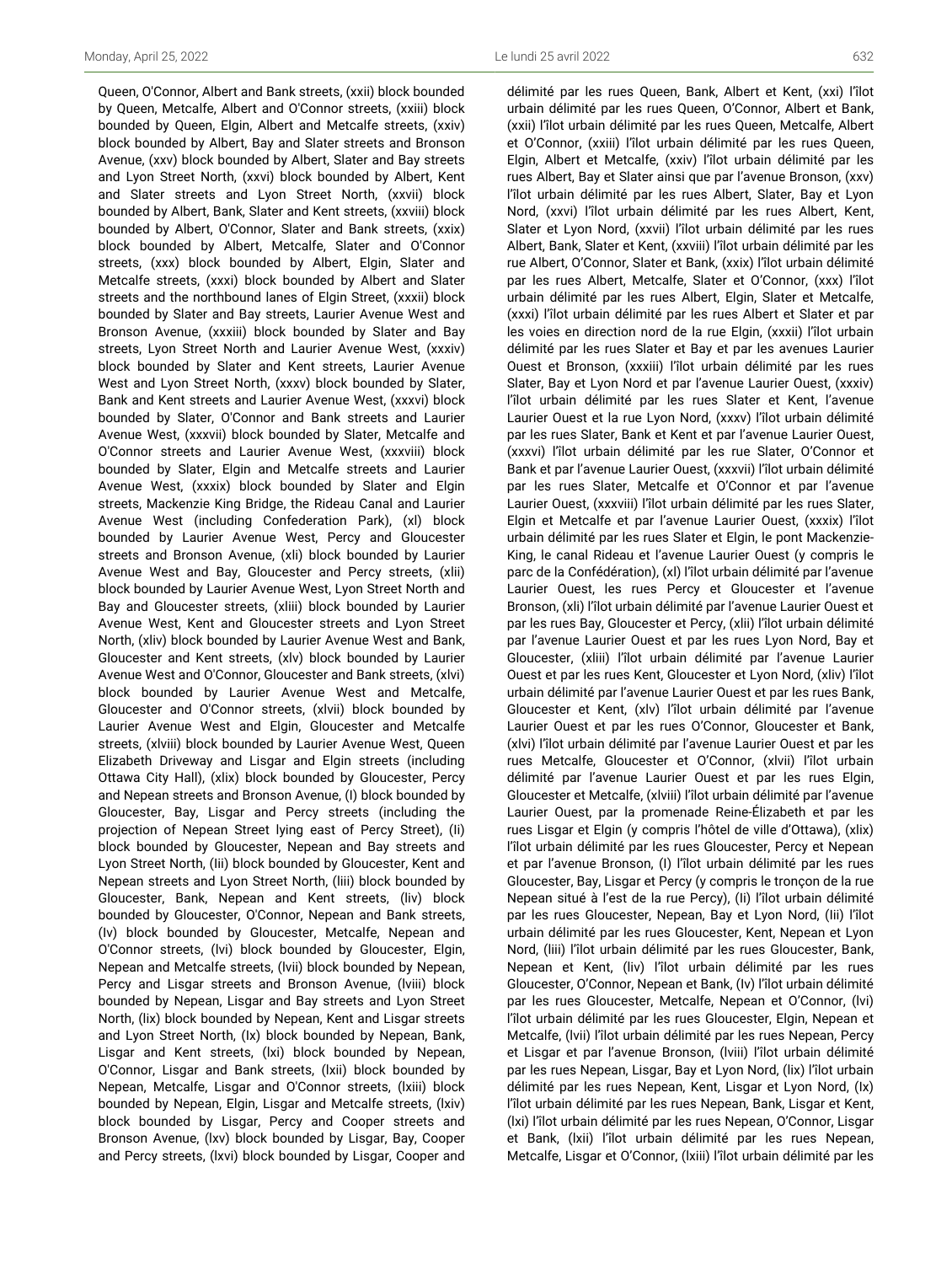Bay streets and Lyon Street North, (lxvii) block bounded by Lisgar, Kent and Cooper streets and Lyon Street North, (lxviii) block bounded by Lisgar, Bank, Cooper and Kent streets, (lxix) block bounded by Lisgar, O'Connor, Cooper and Bank streets, (lxx) block bounded by Lisgar, Metcalfe, Cooper and O'Connor streets, (lxxi) block bounded by Lisgar, Elgin, Cooper and Metcalfe streets, (lxxii) block bounded by Lisgar, Cartier, Cooper and Elgin streets, (lxxiii) block bounded by Lisgar, Cooper and Cartier streets and Queen Elizabeth Driveway, (lxxiv) block bounded by Cooper and Percy streets, Somerset Street West and Bronson Avenue, (lxxv) block bounded by Cooper, Bay and Percy streets and Somerset Street West, (lxxvi) block bounded by Cooper and Bay streets, Lyon Street North and Somerset Street West, (lxxvii) block bounded by Cooper and Kent streets, Somerset Street West and Lyon Street North, (lxxviii) block bounded by Cooper, Bank and Kent streets and Somerset Street West, (lxxix) block bounded by Cooper, O'Connor and Bank streets and Somerset Street West, (lxxx) block bounded by Cooper, Metcalfe and O'Connor streets and Somerset Street West, (lxxxi) block bounded by Cooper, Elgin and Metcalfe streets and Somerset Street West, (lxxxii) block bounded by Cooper, Cartier and Elgin streets and Somerset Street West, (lxxxiii) block bounded by Cooper and Cartier streets, The Driveway and Somerset Street West, (lxxxiv) block bounded by Cooper Street, Queen Elizabeth Driveway, Somerset Street West and The Driveway, (lxxxv) block bounded by Somerset Street West, Percy and MacLaren streets and Bronson Avenue, (lxxxvi) block bounded by Somerset Street West and Bay, MacLaren and Percy streets, (lxxxvii) block bounded by Somerset Street West, Lyon Street North and MacLaren and Bay streets (including Dundonald Park), (lxxxviii) block bounded by Somerset Street West, Kent and MacLaren streets and Lyon Street North, (lxxxix) block bounded by Somerset Street West and Bank, MacLaren and Kent streets, (xc) block bounded by Somerset Street West and O'Connor, MacLaren and Bank streets, (xci) block bounded by Somerset Street West and Metcalfe, MacLaren and O'Connor streets, (xcii) block bounded by Somerset Street West and Elgin, MacLaren and Metcalfe streets, (xciii) block bounded by Somerset Street West and Cartier, MacLaren and Elgin streets, (xciv) block bounded by Somerset Street West and MacDonald, MacLaren and Cartier streets, (xcv) block bounded by Somerset Street West, The Driveway and MacLaren and MacDonald streets, (xcvi) the block bounded by Somerset Street West, The Driveway, Queen Elizabeth Driveway and Waverley, Robert and Lewis streets, (xcvii) block bounded by The Driveway, Central Avenue and MacLaren Street, (xcviii) block bounded by Central Avenue, the westbound lanes of MacLaren Street and the eastbound lanes of MacLaren Street (including Golden Triangle Park), (xcix) block bounded by MacLaren, Percy and Gilmour streets and Bronson Avenue, (c) block bounded by MacLaren, Bay, Gilmour and Percy streets, (ci) block bounded by MacLaren, Gilmour and Bay streets and Lyon Street North, (cii) block bounded by MacLaren, Kent and Gilmour streets and Lyon Street North, (ciii) block bounded by MacLaren, Bank, Gilmour and Kent streets, (civ) block bounded by MacLaren, O'Connor, Gilmour and Bank streets, (cv) block bounded by MacLaren, Metcalfe, Gilmour and O'Connor streets, (cvi) block bounded by MacLaren, Elgin, Gilmour and Metcalfe streets, (cvii) block bounded by MacLaren, Cartier, Gilmour and Elgin streets, (cviii) block bounded by MacLaren, MacDonald, Gilmour and Cartier streets, (cix) block bounded by MacLaren, Gilmour and

rues Nepean, Elgin, Lisgar et Metcalfe, (lxiv) l'îlot urbain délimité par les rues Lisgar, Percy et Cooper et par l'avenue Bronson, (lxv) l'îlot urbain délimité par les rues Lisgar, Bay, Cooper et Percy, (lxvi) l'îlot urbain délimité par les rues Lisgar, Cooper, Bay et Lyon Nord, (lxvii) l'îlot urbain délimité par les rues Lisgar, Kent, Cooper et Lyon Nord, (lxviii) l'îlot urbain délimité par les rues Lisgar, Bank, Cooper et Kent, (lxix) l'îlot urbain délimité par les rues Lisgar, O'Connor, Cooper et Bank, (lxx) l'îlot urbain délimité par les rues Lisgar, Metcalfe, Cooper et O'Connor, (lxxi) l'îlot urbain délimité par les rues Lisgar, Elgin, Cooper et Metcalfe, (lxxii) l'îlot urbain délimité par les rues Lisgar, Cartier, Cooper et Elgin, (lxxiii) l'îlot urbain délimité par les rues Lisgar, Cooper et Cartier et par la promenade Reine-Élizabeth, (lxxiv) l'îlot urbain délimité par les rues Cooper, Percy et Somerset Ouest et par l'avenue Bronson, (lxxv) l'îlot urbain délimité par les rues Cooper, Bay, Percy et Somerset Ouest, (lxxvi) l'îlot urbain délimité par les rues Cooper, Bay, Lyon Nord et Somerset Ouest, (lxxvii) l'îlot urbain délimité par les rues Cooper, Kent, Somerset Ouest et Lyon Nord, (lxxviii) l'îlot urbain délimité par les rues Cooper, Bank, Kent et Somerset Ouest, (lxxix) l'îlot urbain délimité par les rues Cooper, O'Connor, Bank et Somerset Ouest, (lxxx) l'îlot urbain délimité par les rues Cooper, Metcalfe, O'Connor et Somerset Ouest, (lxxxi) l'îlot urbain délimité par les rues Cooper, Elgin, Metcalfe et Somerset Ouest, (lxxxii) l'îlot urbain délimité par les rues Cooper, Cartier, Elgin et Somerset Ouest, (lxxxiii) l'îlot urbain délimité par les rues Cooper, Cartier, The Driveway et Somerset Ouest, (lxxxiv) l'îlot urbain délimité par la rue Cooper, la promenade Reine-Élizabeth et par les rues Somerset Ouest et The Driveway, (lxxxv) l'îlot urbain délimité par les rues Somerset Ouest, Percy et MacLaren et par l'avenue Bronson, (lxxxvi) l'îlot urbain délimité par les rues Somerset Ouest, Bay, MacLaren et Percy, (lxxxvii) l'îlot urbain délimité par les rues Somerset Ouest, Lyon Nord , MacLaren et Bay (y compris le parc Dundonald), (lxxxviii) l'îlot urbain délimité par les rues Somerset Ouest, Kent, MacLaren et Lyon Nord, (lxxxix) l'îlot urbain délimité par les rues Somerset Ouest, Bank, MacLaren et Kent, (xc) l'îlot urbain délimité par les rues Somerset Ouest, O'Connor, MacLaren et Bank, (xci) l'îlot urbain délimité par les rues Somerset Ouest, Metcalfe, MacLaren et O'Connor, (xcii) l'îlot urbain délimité par les rues Somerset Ouest, Elgin, MacLaren et Metcalfe, (xciii) l'îlot urbain délimité par les rues Somerset Ouest, Cartier, MacLaren et Elgin, (xciv) l'îlot urbain délimité par les rues Somerset Ouest, MacDonald, MacLaren et Cartier, (xcv) l'îlot urbain délimité par les rues Somerset Ouest, The Driveway, MacLaren et MacDonald, (xcvi) l'îlot urbain délimité par les rues Somerset Ouest et The Driveway, par la promenade Reine-Élizabeth et par les rues Waverley, Robert et Lewis, (xcvii) l'îlot urbain délimité par la rue The Driveway, l'avenue Central et la rue MacLaren, (xcviii) l'îlot urbain délimité par l'avenue Central, les voies en direction ouest de la rue MacLaren et les voies en direction est de la rue MacLaren (y compris le parc du Triangle d'Or), (xcix) l'îlot urbain délimité par les rues MacLaren, Percy et Gilmour et par l'avenue Bronson, (c) l'îlot urbain délimité par les rues MacLaren, Bay, Gilmour et Percy, (ci) l'îlot urbain délimité par les rues MacLaren, Gilmour, Bay et Lyon Nord, (cii) l'îlot urbain délimité par les rues MacLaren, Kent, Gilmour et Lyon Nord, (ciii) l'îlot urbain délimité par les rues MacLaren, Bank, Gilmour et Kent, (civ) l'îlot urbain délimité par les rues MacLaren, O'Connor, Gilmour et Bank, (cv) l'îlot urbain délimité par les rues MacLaren, Metcalfe, Gilmour et O'Connor, (cvi) l'îlot urbain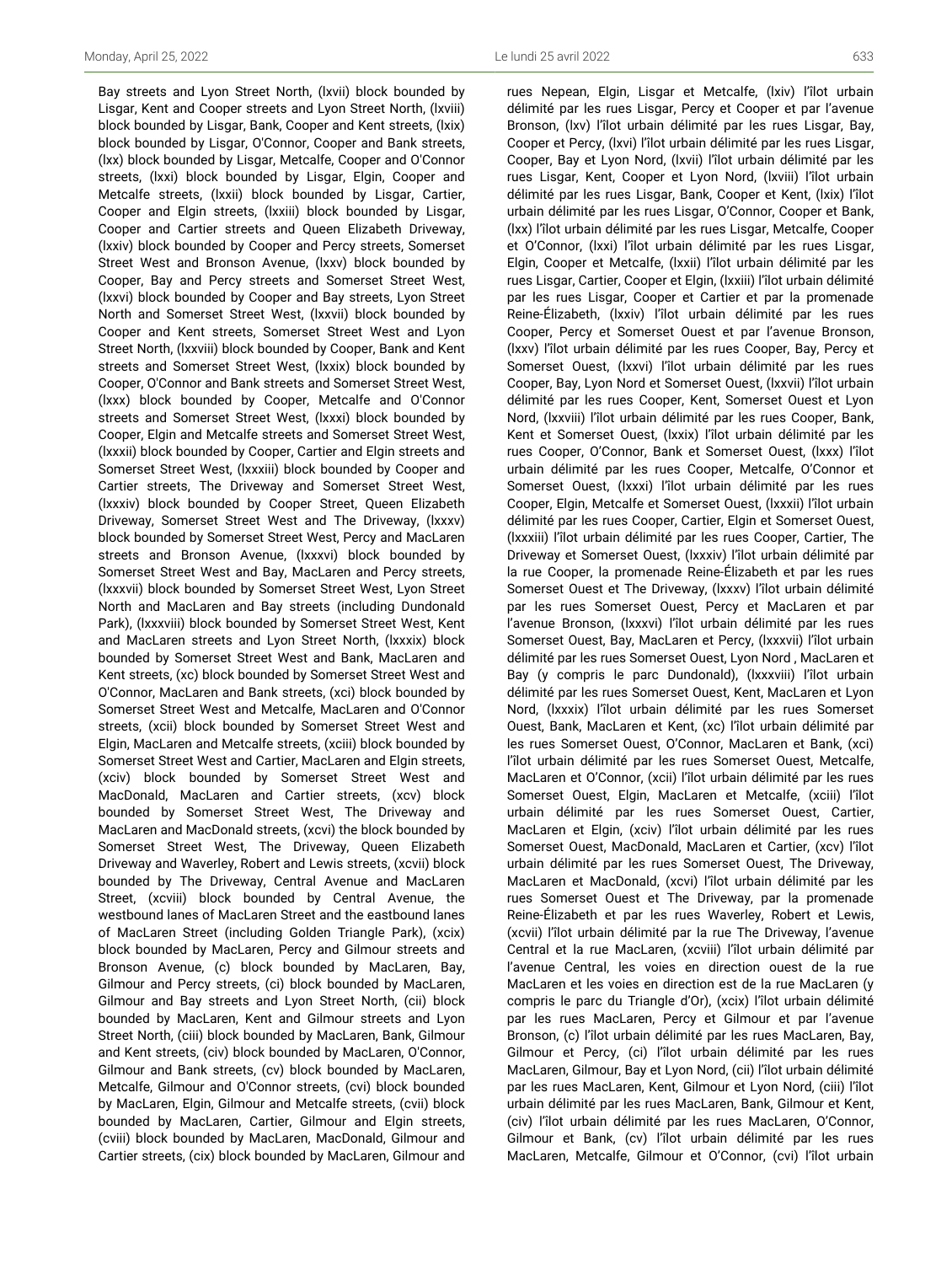MacDonald streets and Central Avenue, (cx) block bounded by Gilmour, Percy and James streets and Bronson Avenue, (cxi) block bounded by Gilmour, Bay, James and Percy streets, (cxii) block bounded by Gilmour, James and Bay streets and Lyon Street North, (cxiii) block bounded by Gilmour, Kent and James streets and Lyon Street North, (cxiv) block bounded by Gilmour, Bank, James and Kent streets, (cxv) block bounded by Gilmour, Lewis and Bank streets and Derby Place, (cxvi) block bounded by Gilmour, O'Connor and Lewis streets and Derby Place, (cxvii) block bounded by Gilmour, Metcalfe, Lewis and O'Connor streets, (cxviii) block bounded by Gilmour, Elgin, Lewis, Frank and Metcalfe streets and Jack Purcell Lane (including the projections of Lewis Street and Waverley Street West lying east of Metcalfe Street, and Jack Purcell Park), (cxix) block bounded by Gilmour, Cartier, Lewis and Elgin streets (including Minto Park), (cxx) block bounded by Gilmour, Lewis and Cartier streets and Hartington Place, (cxxi) block bounded by Gilmour, MacDonald and Lewis streets and Hartington Place, (cxxii) block bounded by Gilmour, Lewis and MacDonald streets and Salisbury Place, (cxxiii) block bounded by Gilmour and Lewis streets, The Driveway and Salisbury Place, (cxxiv) block bounded by James and Percy streets and Gladstone and Bronson avenues (including McNabb Park), (cxxv) block bounded by James, Bay, Florence and Percy streets, (cxxvi) block bounded by James, Florence and Bay streets and Lyon Street North, (cxxvii) block bounded by James, Kent and Florence streets and Lyon Street North, (cxxviii) block bounded by James, Bank, Florence and Kent streets, (cxxix) block bounded by Lewis, O'Connor and Bank streets and Waverley Street West, (cxxx) block bounded by Lewis, Metcalfe and O'Connor streets and Waverley Street West, (cxxxi) block bounded by Lewis, Elgin and Waverley streets and Jack Purcell Lane, (cxxxii) block bounded by Lewis, Cartier, Waverley and Elgin streets, (cxxxiii) block bounded by Lewis, MacDonald, Waverley and Cartier streets, (cxxxiv) block bounded by Lewis, Roberts, Waverley and MacDonald streets, (cxxxv) block bounded by Florence, Bay and Percy streets and Gladstone Avenue, (cxxxvi) block bounded by Florence and Bay streets, Lyon Street North and Gladstone Avenue, (cxxxvii) block bounded by Florence and Kent streets, Gladstone Avenue and Lyon Street North, (cxxxviii) block bounded by Florence, Bank and Kent streets and Gladstone Avenue, (cxxxix) block bounded by Waverley Street West and O'Connor, Frank and Bank streets, (cxl) block bounded by Waverley Street West and Metcalfe, Frank and O'Connor streets, (cxli) block bounded by Waverley, Elgin and Frank streets and Jack Purcell Lane, (cxlii) block bounded by Waverley, Cartier, Frank and Elgin streets, (cxliii) block bounded by Waverley, MacDonald, Frank and Cartier streets, (cxliv) block bounded by Waverley, Robert, Frank and MacDonald streets, (cxlv) block bounded by Waverley, Frank and Robert streets and Queen Elizabeth Driveway, (cxlvi) block bounded by Frank, O'Connor and Bank streets and Gladstone Avenue, (cxlvii) block bounded by Frank, Metcalfe and O'Connor streets and Gladstone Avenue, (cxlviii) block bounded by Frank, Elgin and Metcalfe streets and Gladstone Avenue, (cxlix) block bounded by Frank, Cartier and Elgin streets and Gladstone Avenue (including St. Luke's Park), (cl) block bounded by Frank, Robert and Cartier streets and Delaware Avenue, (cli) block bounded by Frank and Robert streets and Queen Elizabeth Driveway, (clii) block bounded by Gladstone and Bronson avenues and Percy and McLeod streets, (cliii) block bounded by Gladstone Avenue and Bay,

délimité par les rues MacLaren, Elgin, Gilmour et Metcalfe, (cvii) l'îlot urbain délimité par les rues MacLaren, Cartier, Gilmour et Elgin, (cviii) l'îlot urbain délimité par les rues MacLaren, MacDonald, Gilmour et Cartier, (cix) l'îlot urbain délimité par les rues MacLaren, Gilmour et MacDonald et par l'avenue Central, (cx) l'îlot urbain délimité par les rues Gilmour, Percy et James et par l'avenue Bronson, (cxi) l'îlot urbain délimité par les rues Gilmour, Bay, James et Percy, (cxii) l'îlot urbain délimité par les rues Gilmour, James, Bay et Lyon Nord, (cxiii) l'îlot urbain délimité par les rues Gilmour, Kent, James et Lyon Nord, (cxiv) l'îlot urbain délimité par les rues Gilmour, Bank, James et Kent, (cxv) l'îlot urbain délimité par les rues Gilmour, Lewis, Bank et Derby Place, (cxvi) l'îlot urbain délimité par les rues Gilmour, O'Connor, Lewis et Derby Place, (cxvii) l'îlot urbain délimité par les rues Gilmour, Metcalfe, Lewis et O'Connor, (cxviii) l'îlot urbain délimité par les rues Gilmour, Elgin, Lewis, Frank et Metcalfe et par l'allée Jack Purcell (y compris les tronçons des rues Lewis et Waverley Ouest situés à l'est de la rue Metcalfe et le parc Jack Purcell), (cxix) l'îlot urbain délimité par les rues Gilmour, Cartier, Lewis et Elgin (y compris le parc Minto), (cxx) l'îlot urbain délimité par les rues Gilmour, Lewis, Cartier et Hartington Place, (cxxi) l'îlot urbain délimité par les rues Gilmour, MacDonald, Lewis et Hartington Place, (cxxii) l'îlot urbain délimité par les rues Gilmour, Lewis, MacDonald et Salisbury Place, (cxxiii) l'îlot urbain délimité par les rues Gilmour, Lewis, The Driveway et Salisbury Place, (cxxiv) l'îlot urbain délimité par les rues James et Percy et par les avenues Gladstone et Bronson (y compris le parc McNabb), (cxxv) l'îlot urbain délimité par les rues James, Bay, Florence et Percy, (cxxvi) l'îlot urbain délimité par les rues James, Florence, Bay et Lyon Nord, (cxxvii) l'îlot urbain délimité par les rues James, Kent, Florence et Lyon Nord, (cxxviii) l'îlot urbain délimité par les rues James, Bank, Florence et Kent, (cxxix) l'îlot urbain délimité par les rues Lewis, O'Connor, Bank et Waverley Ouest, (cxxx) l'îlot urbain délimité par les rues Lewis, Metcalfe, O'Connor et Waverley Ouest, (cxxxi) l'îlot urbain délimité par les rues Lewis, Elgin et Waverley et par l'allée Jack Purcell, (cxxxii) l'îlot urbain délimité par les rues Lewis, Cartier, Waverley et Elgin, (cxxxiii) l'îlot urbain délimité par les rues Lewis, MacDonald, Waverley et Cartier, (cxxxiv) l'îlot urbain délimité par les rues Lewis, Roberts, Waverley et MacDonald, (cxxxv) l'îlot urbain délimité par les rues Florence, Bay et Percy et par l'avenue Gladstone, (cxxxvi) l'îlot urbain délimité par les rues Florence, Bay et Lyon Nord et par l'avenue Gladstone, (cxxxvii) l'îlot urbain délimité par les rues Florence et Kent, par l'avenue Gladstone et par la rue Lyon Nord, (cxxxviii) l'îlot urbain délimité par les rues Florence, Bank et Kent et par l'avenue Gladstone, (cxxxix) l'îlot urbain délimité par les rues Waverley Ouest, O'Connor, Frank et Bank, (cxl) l'îlot urbain délimité par les rues Waverley Ouest, Metcalfe, Frank et O'Connor, (cxli) l'îlot urbain délimité par les rues Waverley, Elgin et Frank et par l'allée Jack Purcell, (cxlii) l'îlot urbain délimité par les rues Waverley, Cartier, Frank et Elgin, (cxliii) l'îlot urbain délimité par les rues Waverley, MacDonald, Frank et Cartier, (cxliv) l'îlot urbain délimité par les rues Waverley, Robert, Frank et MacDonald, (cxlv) l'îlot urbain délimité par les rues Waverley, Frank et Robert et par la promenade Reine-Élizabeth, (cxlvi) l'îlot urbain délimité par les rues Frank, O'Connor et Bank et par l'avenue Gladstone, (cxlvii) l'îlot urbain délimité par les rues Frank, Metcalfe et O'Connor et par l'avenue Gladstone, (cxlviii) l'îlot urbain délimité par les rues Frank, Elgin et Metcalfe et par l'avenue Gladstone, (cxlix) l'îlot urbain délimité par les rues Frank, Cartier et Elgin et par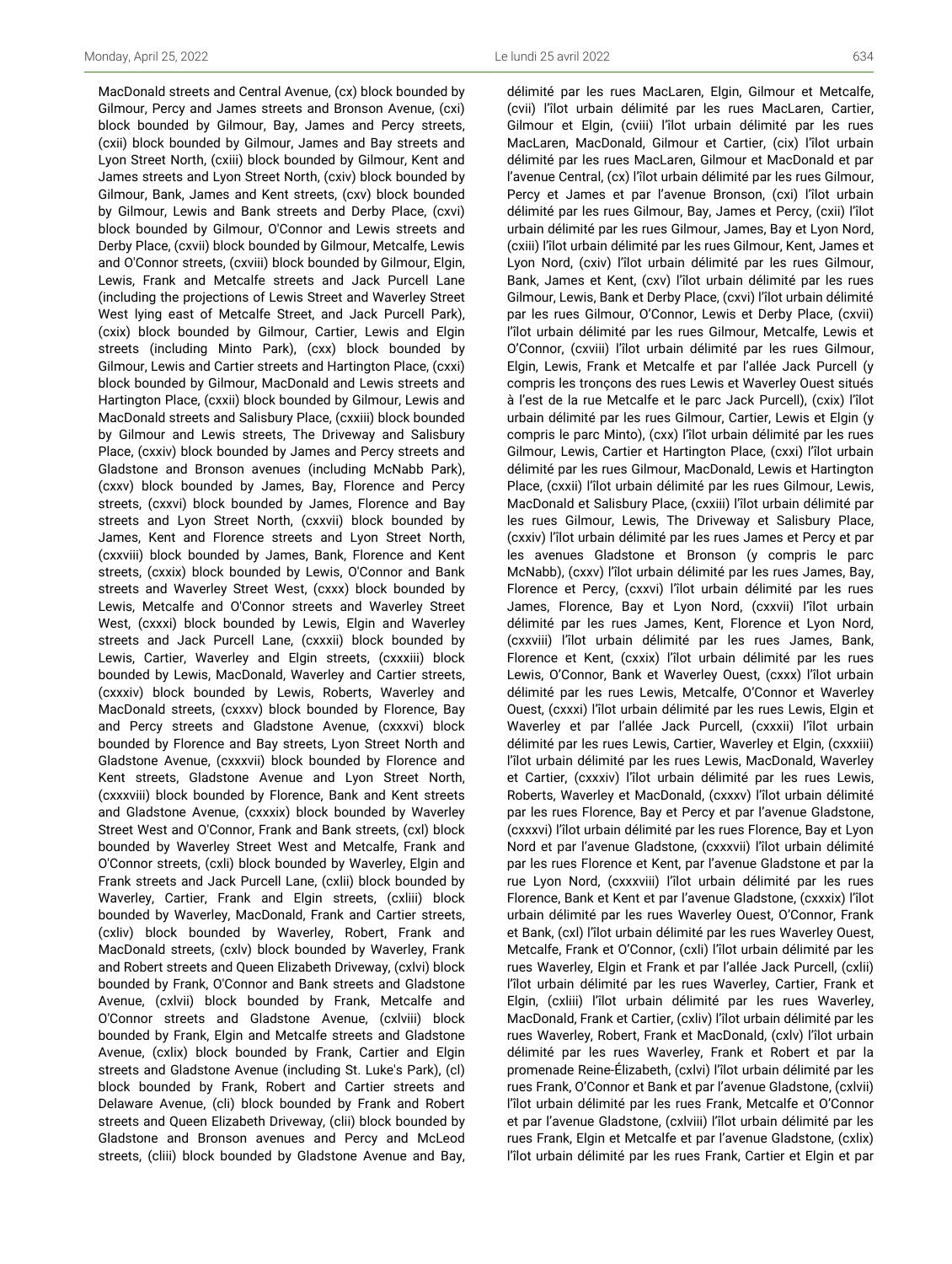McLeod and Percy streets, (cliv) block bounded by Gladstone Avenue, Lyon Street North and McLeod and Bay streets, (clv) block bounded by Gladstone Avenue, Kent and McLeod streets and Lyon Street North, (clvi) block bounded by Gladstone Avenue and Bank, McLeod and Kent streets, (clvii) block bounded by Gladstone Avenue and O'Connor, McLeod and Bank streets, (clviii) block bounded by Gladstone Avenue and Metcalfe, McLeod and O'Connor streets, (clix) block bounded by Gladstone Avenue and Elgin, McLeod and Metcalfe streets, (clx) block bounded by Gladstone Avenue and Cartier, McLeod and Elgin streets, (clxi) block bounded by Delaware Avenue, Queen Elizabeth Driveway and McLeod and Cartier streets, (clxii) block bounded by McLeod, Percy and Flora streets and Bronson Avenue, (clxiii) block bounded by McLeod, Bay, Flora and Percy streets, (clxiv) block bounded by McLeod, Flora and Bay streets and Lyon Street North, (clxv) block bounded by McLeod, Kent and Flora streets and Lyon Street North, (clxvi) block bounded by McLeod, Bank, Flora and Kent streets, (clxvii) block bounded by McLeod, O'Connor and Bank streets and Argyle Avenue, (clxviii) block bounded by McLeod, Metcalfe and O'Connor streets and Argyle Avenue (including the Canadian Museum of Nature), (clxix) block bounded by McLeod, Elgin and Metcalfe streets and Argyle Avenue (including the First National Tree Day Memorial Park), (clxx) block bounded by McLeod, Cartier and Elgin streets and Park Avenue, (clxxi) block bounded by McLeod and Cartier streets, Queen Elizabeth Driveway and Argyle Avenue (including the projection of Park Avenue lying east of Cartier Street), (clxxii) block bounded by Park and Argyle avenues and Cartier and Elgin streets, (clxxiii) block bounded by Flora and Percy streets and Arlington and Bronson avenues, (clxxiv) block bounded by Flora, Bay and Percy streets and Arlington Avenue, (clxxv) block bounded by Flora and Bay streets, Lyon Street North and Arlington Avenue, (clxxvi) block bounded by Flora and Kent streets, Arlington Avenue and Lyon Street North, (clxxvii) block bounded by Flora, Bank and Kent streets and Arlington Avenue, (clxxviii) block bounded by Arlington and Bronson avenues and Percy and Catherine streets, (clxxix) block bounded by Arlington Avenue and Bay, Catherine and Percy streets, (clxxx) block bounded by Arlington Avenue, Lyon Street North and Catherine and Bay streets, (clxxxi) block bounded by Arlington Avenue, Kent and Catherine streets and Lyon Street North, (clxxxii) block bounded by Arlington Avenue and Bank, Catherine and Kent streets, (clxxxiii) block bounded by Argyle Avenue and O'Connor, Catherine and Bank streets, (clxxxiv) block bounded by Argyle Avenue and Metcalfe, Catherine and O'Connor streets, (clxxxv) block bounded by Argyle Avenue and Elgin, Catherine and Metcalfe streets, (clxxxvi) block bounded by Argyle Avenue, Queen Elizabeth Driveway and Catherine and Elgin streets, (clxxxvii) block bounded by Catherine and Percy streets, the Queensway (Highway 417) and Bronson Avenue, (clxxxviii) block bounded by Catherine, Bay and Percy streets and the Queensway (Highway 417), (clxxxix) block bounded by Catherine and Bay streets, Lyon Street North and the Queensway (Highway 417), (cxc) block bounded by Catherine and Kent streets, the Queensway (Highway 417) and Lyon Street North, (cxci) block bounded by Catherine, Bank and Kent streets and the Queensway (Highway 417), (cxcii) block bounded by Catherine, O'Connor and Bank streets and the Queensway (Highway 417), (cxciii) block bounded by Catherine, Metcalfe and O'Connor streets and the Queensway (Highway 417), (cxciv) block bounded by Catherine, Elgin and Metcalfe streets

l'avenue Gladstone (y compris le parc Saint-Luc), (cl) l'îlot urbain délimité par les rues Frank, Robert et Cartier et par l'avenue Delaware, (cli) l'îlot urbain délimité par les rues Frank et Robert et par la promenade Reine-Élizabeth, (clii) l'îlot urbain délimité par les avenues Gladstone et Bronson et par les rues Percy et McLeod, (cliii) l'îlot urbain délimité par l'avenue Gladstone et par les rues Bay, McLeod et Percy, (cliv) l'îlot urbain délimité par l'avenue Gladstone et par les rues Lyon Nord, McLeod et Bay, (clv) l'îlot urbain délimité par l'avenue Gladstone et par les rues Kent, McLeod et Lyon Nord, (clvi) l'îlot urbain délimité par l'avenue Gladstone et par les rues Bank, McLeod et Kent, (clvii) l'îlot urbain délimité par l'avenue Gladstone et par les rues O'Connor, McLeod et Bank, (clviii) l'îlot urbain délimité par l'avenue Gladstone et par les rues Metcalfe, McLeod et O'Connor, (clix) l'îlot urbain délimité par l'avenue Gladstone et par les rues Elgin, McLeod et Metcalfe, (clx) l'îlot urbain délimité par l'avenue Gladstone et par les rues Cartier, McLeod et Elgin, (clxi) l'îlot urbain délimité par l'avenue Delaware, la promenade Reine-Élizabeth et les rues McLeod et Cartier, (clxii) l'îlot urbain délimité par les rues McLeod, Percy et Flora et par l'avenue Bronson, (clxiii) l'îlot urbain délimité par les rues McLeod, Bay, Flora et Percy, (clxiv) l'îlot urbain délimité par les rues McLeod, Flora, Bay et Lyon Nord, (clxv) l'îlot urbain délimité par les rues McLeod, Kent, Flora et Lyon Nord, (clxvi) l'îlot urbain délimité par les rues McLeod, Bank, Flora et Kent, (clxvii) l'îlot urbain délimité par les rues McLeod, O'Connor et Bank et par l'avenue Argyle, (clxviii) l'îlot urbain délimité par les rues McLeod, Metcalfe et O'Connor et par l'avenue Argyle (y compris le Musée canadien de la nature), (clxix) l'îlot urbain délimité par les rues McLeod, Elgin et Metcalfe et par l'avenue Argyle (y compris le parc commémoratif de la Première Journée nationale de l'arbre), (clxx) l'îlot urbain délimité par les rues McLeod, Cartier et Elgin et par l'avenue Park, (clxxi) l'îlot urbain délimité par les rues McLeod et Cartier, par la promenade Reine-Élizabeth et par l'avenue Argyle (y compris le tronçon de l'avenue Park situé à l'est de la rue Cartier), (clxxii) l'îlot urbain délimité par les avenues Park et Argyle et par les rues Cartier et Elgin, (clxxiii) l'îlot urbain délimité par les rues Flora et Percy et par les avenues Arlington et Bronson, (clxxiv) l'îlot urbain délimité par les rues Flora, Bay et Percy et par l'avenue Arlington, (clxxv) l'îlot urbain délimité par les rues Flora, Bay et Lyon Nord et par l'avenue Arlington, (clxxvi) l'îlot urbain délimité par les rues Flora et Kent, par l'avenue Arlington et par la rue Lyon Nord, (clxxvii) l'îlot urbain délimité par les rues Flora, Bank et Kent et par l'avenue Arlington, (clxxviii) l'îlot urbain délimité par les avenues Arlington et Bronson et par les rues Percy et Catherine, (clxxix) l'îlot urbain délimité par l'avenue Arlington et par les rues Bay, Catherine et Percy, (clxxx) l'îlot urbain délimité par l'avenue Arlington et par les rues Lyon Nord, Catherine et Bay, (clxxxi) l'îlot urbain délimité par l'avenue Arlington et par les rues Kent, Catherine et Lyon Nord, (clxxxii) l'îlot urbain délimité par l'avenue Arlington et par les rues Bank, Catherine et Kent, (clxxxiii) l'îlot urbain délimité par l'avenue Argyle et par les rues O'Connor, Catherine et Bank, (clxxxiv) l'îlot urbain délimité par l'avenue Argyle et par les rues Metcalfe, Catherine et O'Connor, (clxxxv) l'îlot urbain délimité par l'avenue Argyle et par les rues Elgin, Catherine et Metcalfe, (clxxxvi) l'îlot urbain délimité par l'avenue Argyle, la promenade Reine-Élizabeth et les rues Catherine et Elgin, (clxxxvii) l'îlot urbain délimité par les rues Catherine et Percy, le Queensway (autoroute 417) et l'avenue Bronson, (clxxxviii) l'îlot urbain délimité par les rues Catherine, Bay et Percy et par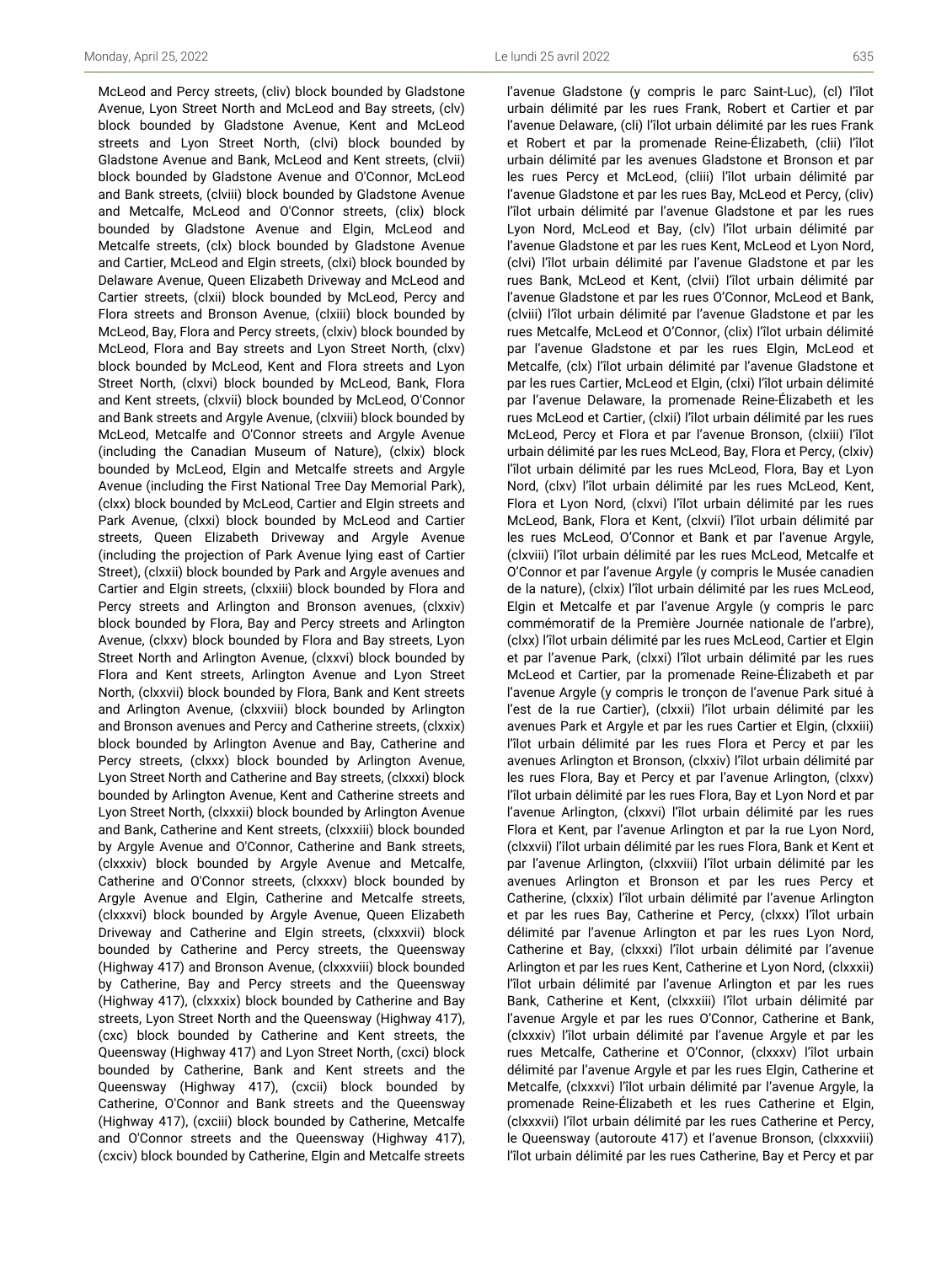and the Queensway (Highway 417), (cxcv) block bounded by Catherine and Elgin streets, Queen Elizabeth Driveway and the Queensway (Highway 417), (cxcvi) lands lying between Queen Elizabeth Driveway and the Rideau Canal, lying between Laurier Avenue West and the Queensway (Highway 417), (cxcvii) other blocks or lands in or near the City of Ottawa not mentioned in (i) to (cxcvi), broken down by block or other description of land? — Sessional Paper No. 8555-441-379.

Q-380 — Mr. Zimmer (Prince George—Peace River—Northern Rockies) — With regard to the Treasury Board's Guide to Delegating and Applying Spending and Financial Authorities: (a) which departments and agencies maintain a log (or similar type of record) of violations or noncompliance related to the requirements set out in the guide; (b) for each department or agency in (a), how many entries have been entered in the log since January 1, 2021; and (c) what are the details of each entry, including the (i) date of the incident, (ii) summary of the violation or non-compliance, (iii) action taken as a result of the incident, (iv) financial value of the transaction related incident? — Sessional Paper No. 8555-441-380.

Q-383 — Ms. Blaney (North Island—Powell River) — With regard to the one-time grant for Guaranteed Income Supplement recipients who received pandemic benefits being issued by Service Canada, broken down by province, region and constituency: (a) how many applications were received for the expedited manual payment offered ahead of April 19, 2022; (b) how many Canadians received the expedited manual payment offered ahead of April 19, 2022; (c) on what date was the expedited manual payment issued to each Canadian in (b); (d) how does the department define severe financial hardship; and (e) how many applications for the expedited manual payment were not approved, and why? — Sessional Paper No. 8555-441-383.

Q-384 — Ms. Blaney (North Island—Powell River) — With regard to the processing of applications for a Secure Certificate of Indian Status by Indigenous Services Canada (ISC), since 2021, broken down by province, region and constituency: (a) what are the (i) mean, (ii) median, (iii) minimum, (iv) maximum processing times, broken down by applications that met the service standard and applications that did not meet the service standard; (b) what metrics and processes does ISC use to ensure that service times are optimized; (c) how many incomplete applications were le Queensway (autoroute 417), (clxxxix) l'îlot urbain délimité par les rues Catherine, Bay et Lyon Nord et par le Queensway (autoroute 417), (cxc) l'îlot urbain délimité par les rues Catherine et Kent, par le Queensway (autoroute 417) et par la rue Lyon Nord, (cxci) l'îlot urbain délimité par les rues Catherine, Bank et Kent et par le Queensway (autoroute 417), (cxcii) l'îlot urbain délimité par les rues Catherine, O'Connor et Bank et par le Queensway (autoroute 417), (cxciii) l'îlot urbain délimité par les rues Catherine, Metcalfe et O'Connor et par le Queensway (autoroute 417), (cxciv) l'îlot urbain délimité par les rues Catherine, Elgin et Metcalfe et par le Queensway (autoroute 417), (cxcv) l'îlot urbain délimité par les rues Catherine et Elgin, la promenade Reine-Élizabeth et le Queensway (autoroute 417), (cxcvi) les terrains situés entre la promenade Reine-Élizabeth et le canal Rideau, entre l'avenue Laurier Ouest et le Queensway (autoroute 417), (cxcvii) d'autres îlots urbains ou terrains dans la ville d'Ottawa ou à proximité de celle-ci qui ne sont pas mentionnés aux points (i) à (cxcvi), ventilés par îlot urbain ou autre description foncière?  $-$  Document parlementaire n° 8555-441-379.

Q-380 — M. Zimmer (Prince George—Peace River—Northern Rockies) — En ce qui concerne le Guide de délégation et de mise en œuvre des pouvoirs de dépenser et des pouvoirs financiers du Conseil du Trésor : a) quels ministères et organismes tiennent un registre (ou un autre type de document semblable) des cas d'infraction ou de nonconformité aux exigences énoncées dans le guide; b) pour chaque ministère ou organisme en a), combien d'entrées ont été consignées dans le registre depuis le  $1<sup>er</sup>$  janvier 2021; c) quels sont les détails relatifs à chacune des entrées, y compris (i) la date de l'incident, (ii) un résumé de l'infraction ou de la non-conformité, (iii) les mesures prises à la suite de l'incident, (iv) la valeur financière de l'opération en cause? — Document parlementaire nº 8555-441-380.

Q-383 - M<sup>me</sup> Blaney (North Island-Powell River) - En ce qui concerne le paiement unique destiné aux prestataires du Supplément de revenu garanti qui ont reçu des prestations liées à la pandémie versées par Service Canada, ventilé par province, région et circonscription : a) combien de demandes a-t-on reçues pour le paiement manuel accéléré offert avant le 19 avril 2022; b) combien de Canadiens ont reçu le paiement manuel accéléré offert avant le 19 avril 2022; c) à quelle date le paiement manuel accéléré a-t-il été versé à chaque Canadien en b); d) comment le ministère définit-il une grave difficulté financière; e) combien de demandes pour le paiement manuel accéléré ont-elles été refusées, et pour quelles raisons?  $-$  Document parlementaire n° 8555-441-383.

Q-384 – M<sup>me</sup> Blaney (North Island–Powell River) – En ce qui concerne le traitement des demandes de certificat sécurisé de statut indien par Services aux Autochtones Canada (SAC), depuis 2021, ventilées par province, région et circonscription : a) quels sont les délais de traitement (i) moyen, (ii) médian, (iii) minimal, (iv) maximal, ventilés par demandes qui ont respecté et qui n'ont pas respecté la norme de service; b) quels paramètres et processus SAC applique-t-il pour s'assurer d'optimiser les délais de service; c) combien de demandes incomplètes ont été présentées; d) parmi les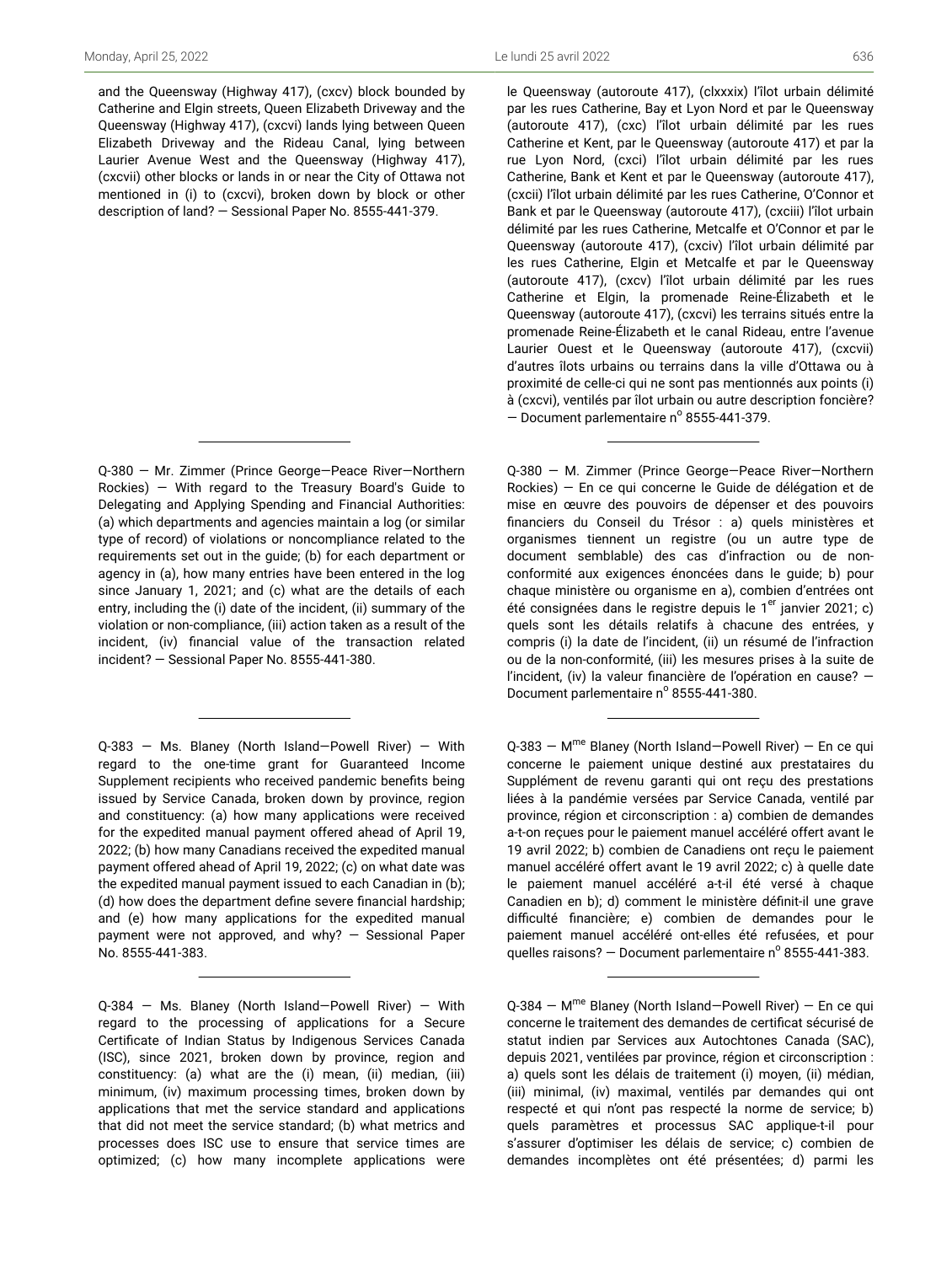received; (d) how many of the applications in (c) were returned for completion to the applicant; and (e) of the applications in (d), what are the processing times? — Sessional Paper No. 8555-441-384.

Q-386 — Mr. Duncan (Stormont—Dundas—South Glengarry) — With regard to the VIA Rail stations in Brockville, Smiths Falls, Alexandria, Kingston, Belleville, Cobourg, Oshawa, Port Hope, Gananoque, Napanee, St. Marys, Trenton, Wyoming, and Ingersoll, Ontario, and broken down by station: what are the details of all capital investments which have occurred at the station since 2010, including the (i) date of the investment, (ii) project completion date, (iii) project description, (iv) amount of the investment? — Sessional Paper No. 8555-441-386.

Q-387 — Ms. Findlay (South Surrey—White Rock) — With regard to the government's Defence Procurement Strategy: (a) is the government accelerating the delivery or completion dates of any military related procurement projects following the Russian invasion of Ukraine; and (b) if the answer in (a) is affirmative, what are the details of each project including, for each, the (i) value of the contract, (ii) vendor, (iii) original scheduled completion or delivery date, (iv) new expedited completion or delivery date, (v) project description, including items procured and number of units? — Sessional Paper No. 8555-441-387.

 $Q-388$  – Ms. Gladu (Sarnia–Lambton) – With regard to the COVID-19 vaccination requirement for federal public servants: (a) how many employees have (i) been placed on unpaid administrative leave, (ii) had their employment terminated, as a result of not meeting the requirement; and (b) what is the breakdown of (a) by (i) province or territory, (ii) each of the government's designated Employment Equity Groups, including women, aboriginal peoples, persons with disabilities, and members of visible minorities? — Sessional Paper No. 8555-441-388.

 $Q-389$  – Mr. MacKenzie (Oxford) – With regard to the acquisition or loss of ammunition and weapons by government departments and agencies since 2016, broken down by year: (a) what is the total amount spent on (i) ammunition, (ii) weapons, (iii) combined total of ammunition and weapons; (b) what are the details of all ammunition and weapons acquired including, for each purchase, the (i) type, (ii) model, (iii) description, (iv) number of units; and (c) what is the total amount of ammunition and weapons that were lost or stolen, including, for each instance, (i) the date, (ii) the description of items lost or stolen, (iii) whether the items were lost, (iv) whether the items were stolen, (v) whether the items were ever recovered, and, if so, when, (vi) the value of the items, (vii) the description of the incident, (viii) whether the incident was reported to law enforcement? — Sessional Paper No. 8555-441-389.

demandes mentionnées en c), combien ont été renvoyées aux demandeurs pour qu'ils les complètent; e) parmi les demandes mentionnées en d), quels sont les délais de traitement? – Document parlementaire n<sup>o</sup> 8555-441-384.

Q-386 — M. Duncan (Stormont—Dundas—South Glengarry) — En ce qui concerne les gares VIA Rail de Brockville, Smiths Falls, Alexandria, Kingston, Belleville, Cobourg, Oshawa, Port Hope, Gananoque, Napanee, St. Marys, Trenton, Wyoming et Ingersoll, en Ontario, ventilé par gare : quels sont les détails de tous les investissements en capital faits depuis 2010, y compris (i) la date de l'investissement, (ii) la date d'achèvement du projet, (iii) la description du projet, (iv) le montant de l'investissement? — Document parlementaire n<sup>o</sup> 8555-441-386.

Q-387 - M<sup>me</sup> Findlay (Surrey-Sud-White Rock) - En ce qui concerne la Stratégie gouvernementale d'approvisionnement en matière de défense : a) le gouvernement accélère-t-il la livraison ou avance-t-il les dates d'achèvement des projets d'approvisionnement militaire à la suite de l'invasion de l'Ukraine par la Russie; b) si la réponse en a) est affirmative, quels sont les détails de chaque projet, y compris (i) la valeur du contrat, (ii) le fournisseur, (iii) la date initiale d'achèvement ou de livraison, (iv) la nouvelle date d'achèvement ou de livraison devancée, (v) la description du projet, y compris les articles achetés et le nombre d'unités? — Document parlementaire nº 8555-441-387.

Q-388 - M<sup>me</sup> Gladu (Sarnia-Lambton) - En ce qui concerne l'exigence de vaccination contre la COVID-19 pour les fonctionnaires fédéraux : a) combien d'employés ont été (i) mis en congé administratif sans solde, (ii) mis à pied parce qu'ils ne satisfont pas à cette exigence; b) quelle est la ventilation en a) par (i) province ou territoire, (ii) groupe visé par l'équité en matière d'emploi désigné par le gouvernement, soit les femmes, les Autochtones, les personnes handicapées et les membres des minorités visibles? — Document parlementaire nº 8555-441-388.

Q-389 — M. MacKenzie (Oxford) — En ce qui concerne l'acquisition ou la perte de munitions et d'armes par les ministères et organismes gouvernementaux depuis 2016, ventilée par année : a) quel est le montant total dépensé pour (i) des munitions, (ii) des armes, (iii) le total combiné des munitions et des armes; b) quels sont les détails de toutes les munitions et armes achetées, y compris, pour chaque achat, (i) le type, (ii) le modèle, (iii) la description, (iv) le nombre d'unités; c) quelle est la quantité totale de munitions et d'armes perdues ou volées, y compris, pour chaque cas, (i) la date, (ii) la description des articles perdus ou volés, (iii) si les articles ont été perdus, (iv) si les articles ont été volés, (v) si les articles ont jamais été récupérés et, le cas échéant, quand, (vi) la valeur des articles, (vii) la description de l'incident, (viii) si l'incident a été rapporté aux forces de l'ordre? — Document parlementaire nº 8555-441-389.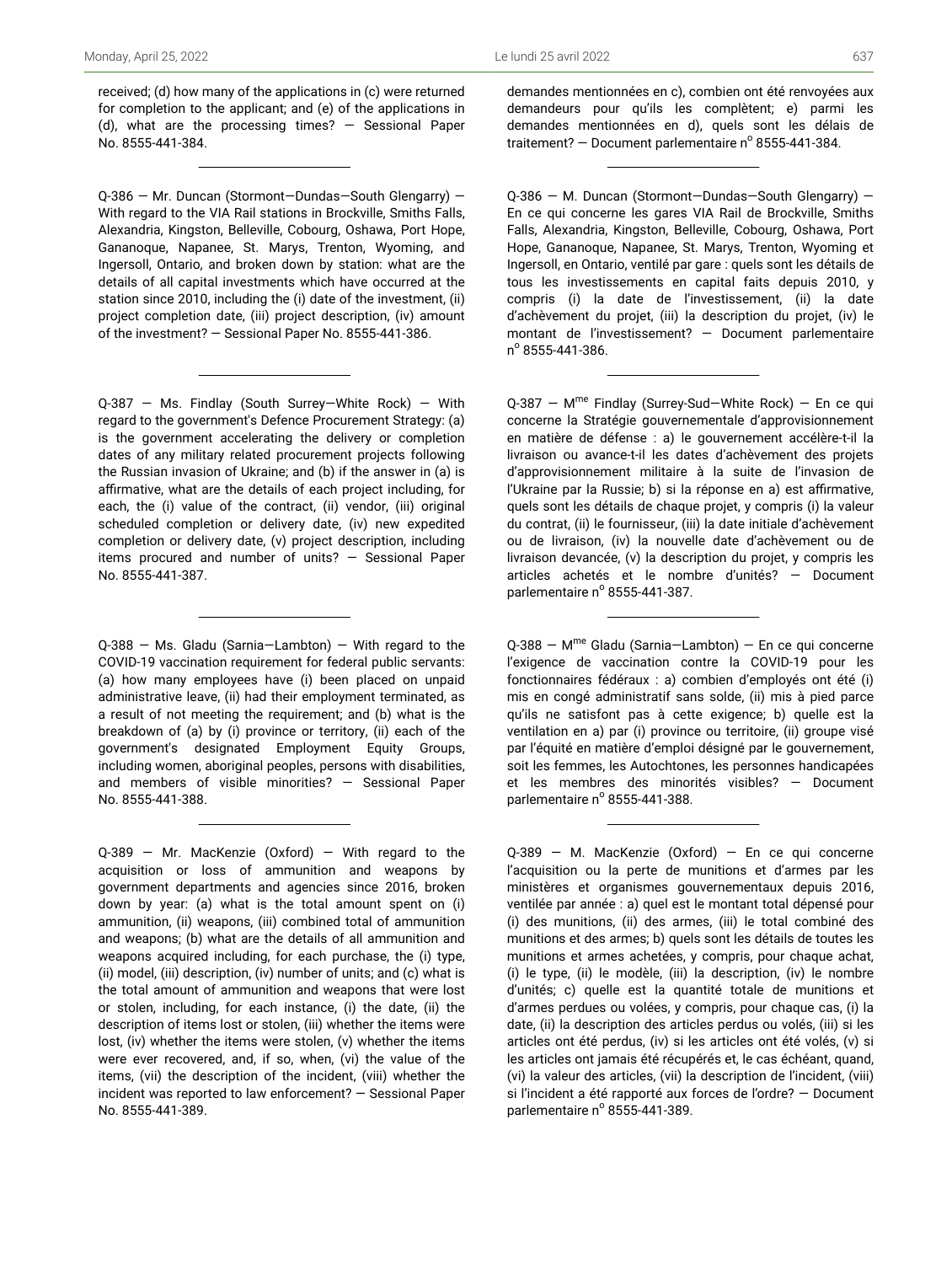$Q-390 - Ms.$  Idlout (Nunavut) – With regard to the National Indian Residential School Crisis Line and the Hope for Wellness Help Line, broken down by month and by line since January 2021: (a) what is the total number of calls received; (b) what is the total number of text messages received; (c) how many employees are (i) full time employees, (ii) part-time employees, (iii) temporary employees; and (d) what is the total funding allocated to the operations of the Crisis Line and Help Line? — Sessional Paper No. 8555-441-390.

 $Q-391$  – Ms. Idlout (Nunavut) – With regard to support given to the Bearskin Lake First Nation since they declared a state of emergency on December 28, 2021: (a) when was the Minister of Indigenous Services made aware of the state of emergency; (b) on what dates did the government receive requests for support; and (c) for each of the requests received in (b), (i) what was the nature of each request, (ii) was the government able to fulfill the request, and, if not, what was the reason for not meeting the request in full? — Sessional Paper No. 8555-441-391.

 $Q-392$  – Mr. Moore (Fundy Royal) – With regard to public servants who process requests filed under the Access to Information Act and the Privacy Act (ATIP) since March 1, 2020, and broken down by department, agency, Crown corporation or other government entity that is subject to these acts: (a) how many employees have been placed on "Other Leave With Pay", also known as code 699, at any point since March 1, 2020; (b) what is the cumulative number of days that were paid out under code 699, broken down by month; and (c) were the individuals on code 699 leave replaced, or did the individuals being on leave contribute to further delays in processing ATIP requests? — Sessional Paper No. 8555-441-392.

# WAYS AND MEANS

The House resumed consideration of the motion of Ms. Freeland (Minister of Finance), seconded by Mr. Boissonnault (Minister of Tourism and Associate Minister of Finance); (*Ways and Means No. 3*)

And of the amendment of Mr. Fast (Abbotsford), seconded by Mr. Chambers (Simcoe North);

And of the subamendment of Mr. Ste-Marie (Joliette), seconded by Ms. Normandin (Saint-Jean).

The debate continued.

At 6:15 p.m., pursuant to Standing Order 84(4), the Deputy Speaker interrupted the proceedings.

The question was put on the subamendment and it was negatived on the following division:

Q-390 - M<sup>me</sup> Idlout (Nunavut) - En ce qui concerne la ligne d'écoute téléphonique de Résolution des questions de pensionnats indiens et la Ligne d'écoute d'espoir, ventilé par ligne d'écoute et par mois depuis janvier 2021 : a) quel est le nombre total d'appels reçus; b) quel est le nombre total de messages textes reçus; c) combien d'employés sont des employés (i) à temps plein, (ii) à temps partiel, (iii) temporaires; d) quel est le financement total affecté aux activités de chaque ligne d'écoute? — Document parlementaire nº 8555-441-390.

Q-391 - M<sup>me</sup> Idlout (Nunavut) - En ce qui concerne l'aide offerte à la Première Nation de Bearskin Lake depuis qu'elle a déclaré l'état d'urgence le 28 décembre 2021 : a) quand la ministre de Services aux Autochtones a-t-elle été informée de l'état d'urgence; b) à quelles dates le gouvernement a-t-il reçu des demandes d'aide; c) pour chacune des demandes reçues en b), (i) quelle était la nature de la demande, (ii) le gouvernement a-t-il été en mesure d'y satisfaire et, si ce n'est pas le cas, pour quelle raison le gouvernement n'a-t-il pas répondu intégralement à la demande? — Document parlementaire nº 8555-441-391.

Q-392 — M. Moore (Fundy Royal) — En ce qui concerne les fonctionnaires qui, depuis le 1<sup>er</sup> mars 2020, traitent les demandes faites en vertu de la Loi sur l'accès à l'information et de la Loi sur la protection des renseignements personnels (AIPRP), ventilé par ministère, organisme, société d'État ou tout autre organisme gouvernemental qui est assujetti aux dispositions de ces lois : a) combien d'employés ont été mis en congé de type « Autre congé payé » (code 699) à un moment ou à un autre depuis le  $1<sup>er</sup>$  mars 2020; b) combien de jours cumulatifs d'« autres congés payés » (code 699) ont été payés, ventilé par mois; c) les personnes qui étaient ainsi en congé (code 699) ont-elles été remplacées pendant leur absence ou leur absence a-t-elle plutôt contribué à accroître les retards de traitement des demandes d'AIPRP? — Document parlementaire nº 8555-441-392.

# VOIES ET MOYENS

La Chambre reprend l'étude de la motion de M<sup>me</sup> Freeland (ministre des Finances), appuyée par M. Boissonnault (ministre du Tourisme et ministre associé des Finances); (*Voies et moyens n<sup>o</sup> 3*)

Et de l'amendement de M. Fast (Abbotsford), appuyé par M. Chambers (Simcoe-Nord);

Et du sous-amendement de M. Ste-Marie (Joliette), appuyé par M me Normandin (Saint-Jean).

Le débat se poursuit.

À 18 h 15, conformément à l'article 84(4) du Règlement, le viceprésident interrompt les délibérations.

Le sous-amendement, mis aux voix, est rejeté par le vote suivant :

(Division No.  $56 -$  Vote n<sup>o</sup> 56)

POUR : 148, CONTRE : 178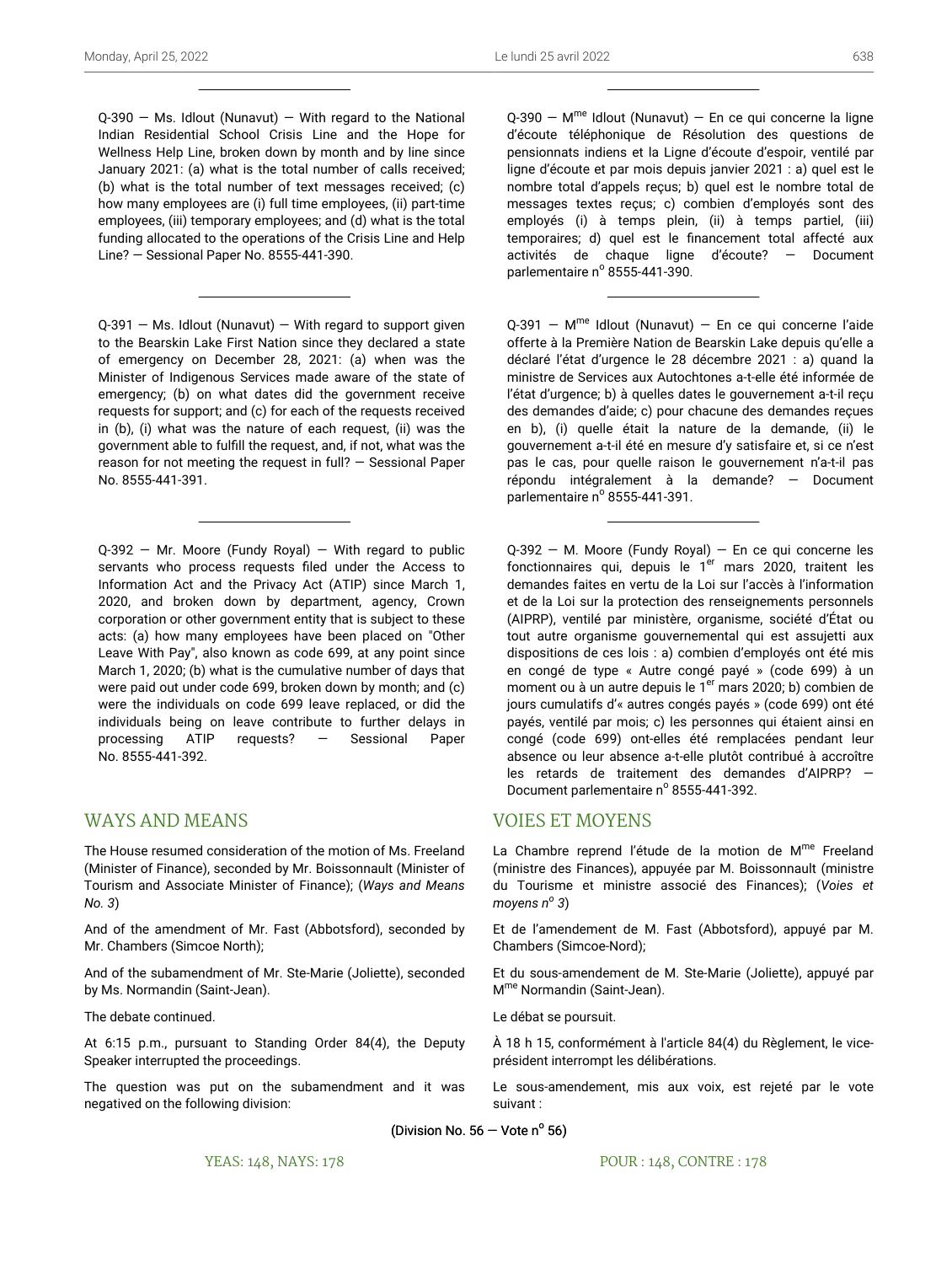## YEAS — POUR

**Webber Williams Williamson Zimmer — 148**

**Aboultaif Aitchison Albas Allison Arnold Baldinelli Barlow Barrett Barsalou-Duval Beaulieu Benzen Bergen Bergeron Berthold Bérubé Bezan Blanchet Blanchette-Joncas Block Bragdon Brassard Brock Brunelle-Duceppe Calkins Caputo Carrie Chabot Chambers Champoux Chong Cooper Dalton Dancho Davidson DeBellefeuille Deltell Desbiens Desilets Doherty Dowdall Dreeshen Duncan (Stormont—Dundas— South Glengarry) Falk (Battlefords—Lloydminster) Falk (Provencher) Fast Ferreri Findlay Fortin Gallant Garon Gaudreau Généreux Genuis Gill Gladu Goodridge Gourde Gray Hallan Hoback Jeneroux Kelly Kitchen Kmiec Kram Kramp-Neuman Kurek Kusie Lake Lantsman Larouche Lawrence Lehoux Lemire Lewis (Essex) Liepert Lloyd Lobb MacKenzie Maguire Martel May (Saanich—Gulf Islands) Mazier McCauley (Edmonton West) McLean Melillo Michaud Moore Morantz Morrice Morrison Motz Muys Nater Normandin O'Toole Patzer Paul-Hus Pauzé Perkins Perron Plamondon Poilievre Rayes Redekopp Reid Rempel Garner Richards Roberts Rood Savard-Tremblay Scheer Schmale Seeback Shields Shipley Simard Sinclair-Desgagné Small Soroka Steinley Ste-Marie Stewart Strahl Stubbs Thériault Therrien Thomas Tochor Tolmie Trudel Uppal Vecchio Vien Viersen Vignola Villemure Vis Vuong Wagantall Warkentin Waugh**

**Ellis Epp**

#### NAYS — CONTRE

| Aldag                     | Alghabra           | Ali               | Anandasangaree                       |
|---------------------------|--------------------|-------------------|--------------------------------------|
| Angus                     | <b>Arseneault</b>  | Arya              | Atwin                                |
| Bachrach                  | <b>Badawey</b>     | <b>Bains</b>      | <b>Baker</b>                         |
| <b>Barron</b>             | <b>Battiste</b>    | Beech             | Bendayan                             |
| <b>Bennett</b>            | <b>Bibeau</b>      | <b>Bittle</b>     | <b>Blaikie</b>                       |
| <b>Blair</b>              | <b>Blaney</b>      | <b>Blois</b>      | <b>Boissonnault</b>                  |
| <b>Boulerice</b>          | <b>Bradford</b>    | <b>Brière</b>     | <b>Cannings</b>                      |
| Carr                      | Casey              | Chagger           | <b>Chahal</b>                        |
| Champagne                 | <b>Chatel</b>      | Chiang            | <b>Collins (Hamilton East-Stoney</b> |
|                           |                    |                   | Creek)                               |
| <b>Collins (Victoria)</b> | <b>Cormier</b>     | <b>Coteau</b>     | <b>Dabrusin</b>                      |
| <b>Damoff</b>             | <b>Davies</b>      | <b>Desjarlais</b> | <b>Dhaliwal</b>                      |
| Dhillon                   | <b>Diab</b>        | Dong              | <b>Drouin</b>                        |
| <b>Dubourg</b>            | <b>Duclos</b>      | Duguid            | <b>Duncan (Etobicoke North)</b>      |
| <b>Dzerowicz</b>          | <b>Ehsassi</b>     | <b>El-Khoury</b>  | <b>Erskine-Smith</b>                 |
| Fergus                    | <b>Fillmore</b>    | <b>Fisher</b>     | Fonseca                              |
| Fortier                   | <b>Fragiskatos</b> | <b>Fraser</b>     | Freeland                             |
| Fry                       | Gaheer             | Garneau           | Garrison                             |
| Gazan                     | Gerretsen          | Gould             | Green                                |
| <b>Guilbeault</b>         | <b>Hanley</b>      | Hardie            | <b>Hepfner</b>                       |
| Holland                   | <b>Housefather</b> | <b>Hughes</b>     | <b>Hussen</b>                        |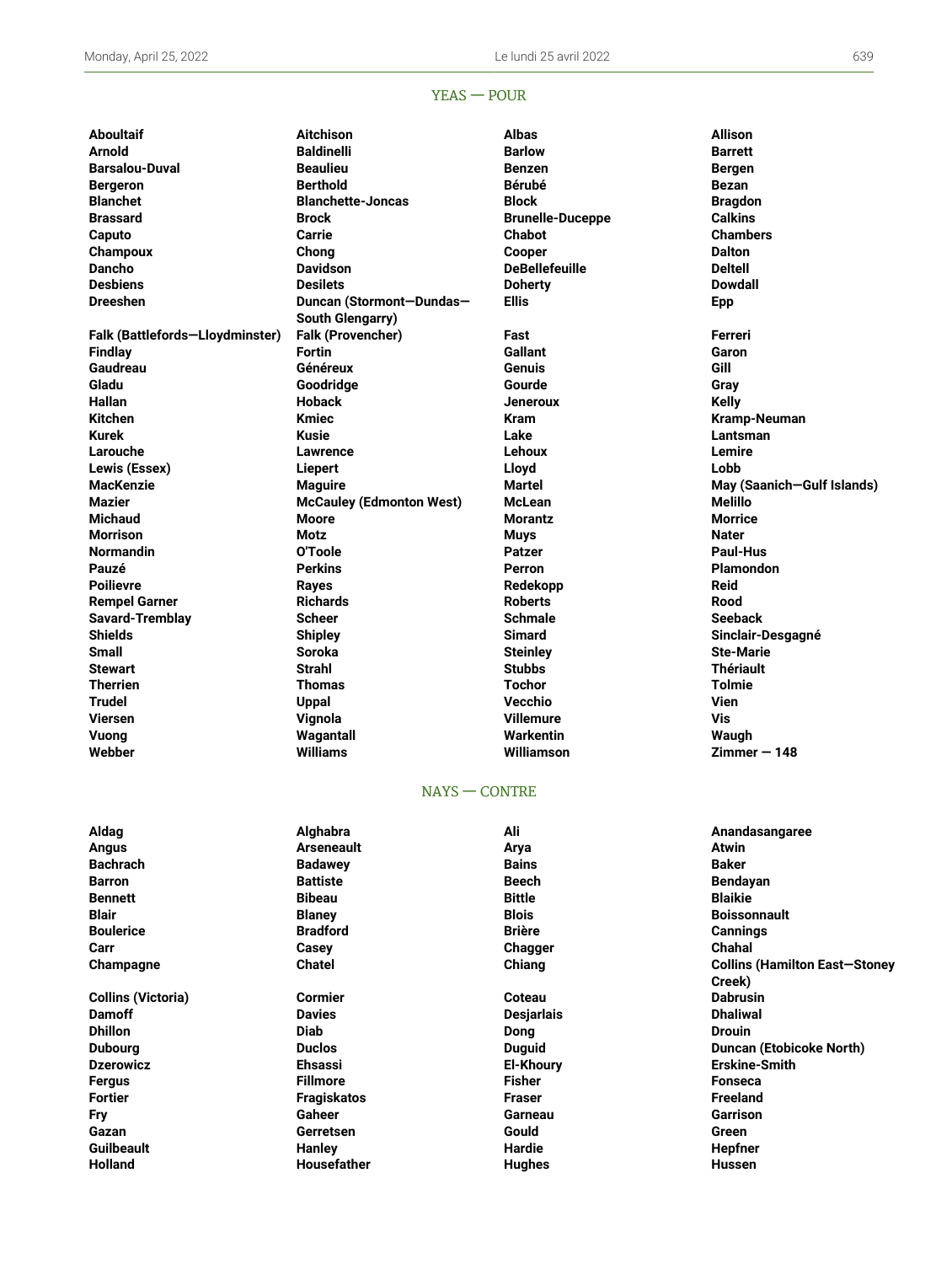Monday, April 25, 2022 Le lundi 25 avril 2022 640

**Zarrillo Zuberi — 178**

**Jaczek Johns Joly Jones Jowhari Julian Kayabaga Kelloway Khalid Khera Koutrakis Kusmierczyk Kwan Lalonde Lambropoulos Lametti Lamoureux Lapointe Lattanzio Lauzon LeBlanc Lebouthillier Lightbound Long Longfield Louis (Kitchener—Conestoga) MacAulay (Cardigan) MacDonald (Malpeque) MacGregor MacKinnon (Gatineau) Maloney Martinez Ferrada Masse Mathyssen May (Cambridge) McDonald (Avalon) McGuinty McKay McKinnon (Coquitlam—Port McPherson Mendès Mendicino Miao Morrissey Murray Naqvi Ng Noormohamed O'Connell Oliphant O'Regan Petitpas Taylor Powlowski Qualtrough Robillard Rodriguez Rogers Romanado Sahota Sajjan Saks Samson Sarai Scarpaleggia Schiefke Serré Sgro Shanahan Sheehan Sidhu (Brampton East) Sidhu (Brampton South)**

**Hutchings Iacono Idlout Ien Coquitlam) Singh Sorbara Spengemann St-Onge Sudds Tassi Taylor Roy Thompson Trudeau Turnbull Valdez Van Bynen van Koeverden Vandal Vandenbeld Virani Weiler Wilkinson Yip Zahid**

**McLeod**

#### PAIRED — PAIRÉS

#### Nil—Aucun

# RETURNS AND REPORTS DEPOSITED WITH THE CLERK OF THE HOUSE

Pursuant to Standing Order 32(1), papers deposited with the Clerk of the House were laid upon the table as follows:

— by the Speaker — Report of the Parliamentary Budget Officer entitled "Budget 2022: Issues for Parliamentarians", pursuant to the Parliament of Canada Act, R.S. 1985, c. P-1, sbs. 79.2(2). — Sessional Paper No. 8560-441-1119-34. (*Pursuant to Standing Order 32(5), permanently referred to the Standing Committee on Finance*)

— by Mr. Alghabra (Minister of Transport) — Interim Orders Nos. 59, 60 and 61 Respecting Certain Requirements for Civil Aviation Due to COVID-19, pursuant to the Aeronautics Act, R.S. 1985, c. A-2, sbs.  $6.41(5)$  and  $(6)$ .  $-$  Sessional Paper No. 8560-441-926-12. (*Pursuant to Standing Order 32(5), permanently referred to the Standing Committee on Transport, Infrastructure and Communities*)

— by Mr. Alghabra (Minister of Transport) — Interim Order for the Protection of North Atlantic Right Whales (Eubalaena glacialis) in the Gulf of St. Lawrence, 2022, pursuant to the Canada Shipping Act, 2001, S.C. 2001, c. 26, sbs. 10.1(7). — Sessional Paper No. 8560-441-1223-09. (*Pursuant to Standing Order 32(5), permanently referred to the Standing Committee on Transport, Infrastructure and Communities*)

# ÉTATS ET RAPPORTS DÉPOSÉS AUPRÈS DU GREFFIER DE LA CHAMBRE

Conformément à l'article 32(1) du Règlement, des documents remis au greffier de la Chambre sont déposés sur le bureau de la Chambre comme suit :

— par le Président — Rapport du directeur parlementaire du budget intitulé « Budget de 2022 : Considérations pour les parlementaires », conformément à la Loi sur le Parlement du Canada, L.R. 1985, ch. P-1, par. 79.2(2). — Document parlementaire n<sup>o</sup> 8560-441-1119-34. (Conformément à l'article *32(5) du Règlement, renvoi en permanence au Comité permanent des finances*)

— par M. Alghabra (ministre des Transports) — Arrêtés d'urgence n<sup>os</sup> 59, 60 et 61 visant certaines exigences relatives à l'aviation civile en raison de la COVID-19, conformément à la Loi sur l'aéronautique, L.R. 1985, ch. A-2, par. 6.41(5) et (6). — Document parlementaire nº 8560-441-926-12. (Conformément à *l'article 32(5) du Règlement, renvoi en permanence au Comité permanent des transports, de l'infrastructure et des collectivités*)

— par M. Alghabra (ministre des Transports) — Arrêté d'urgence de 2022 visant la protection des baleines noires de l'Atlantique Nord (Eubalaena glacialis) dans le golfe du Saint-Laurent, conformément à la Loi de 2001 sur la marine marchande du Canada, L.C. 2001, ch. 26, par. 10.1(7). — Document parlementaire n<sup>o</sup> 8560-441-1223-09. (Conformément à l'article *32(5) du Règlement, renvoi en permanence au Comité permanent des transports, de l'infrastructure et des collectivités*)